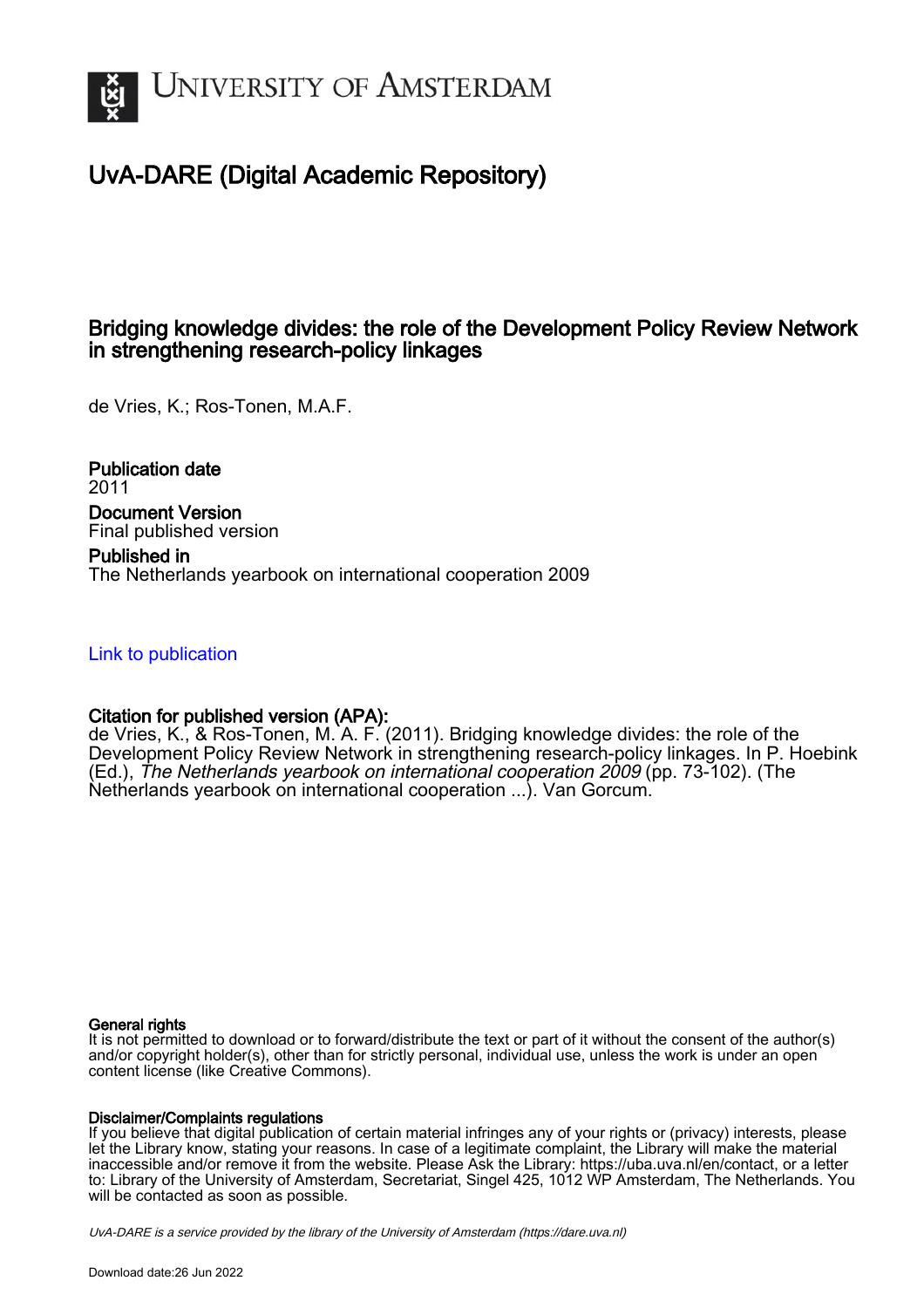# **Bridging Knowledge Divides The Role of the Development Policy Review Network in Strengthening Research-Policy Linkages**

Kim de Vries and Mirjam A.F. Ros-Tonen<sup>1,2</sup>

In 2003, the Research School for Resource Studies for Development (CERES)<sup>3</sup> created the Development Policy Review Network (DPRN) with a view to stimulating informed debate and knowledge exchange amongst various development actors (policymakers, researchers, practitioners and the private sector) in the Netherlands and Flanders. The creation of the network stemmed from the widely felt need to increase insight into how research-based knowledge could underpin and improve development policy and practice, and how a more policy-relevant research agenda could be effectuated. DPRN's work is facilitated by a grant from the Directorate General for International Cooperation (DGIS)<sup>4</sup> of the Ministry of Foreign Affairs, channelled through WOTRO<sup>5</sup> Research for Development since 2008.

 The gap between the different development cooperation sectors was perceived as being critical at the time of DPRN's creation. Communication between the various sectors had been poor, especially between policy and science. This was illustrated by former Minister Herfkens' statement in 2000, when she claimed that she or her staff did not need Dutch researchers because she could buy the necessary knowledge at the

<sup>––––––––––</sup>  1 Kim de Vries is the programme assistant and Mirjam Ros the coordinator of the Development Policy Review Network (DPRN). Kim de Vries holds an MSc degree in Human Geography / International Development Studies from the University of Amsterdam, and an Advanced MSc degree in International Development from the Centre for International Development Issues Nijmegen (CIDIN) of Radboud University. Mirjam Ros is a human geographer with a PhD in policy sciences, and is affiliated as a researcher to the Amsterdam Institute for Social Science Research / Governance and Inclusive Development group. This paper is largely based on the Master's thesis that the first author wrote as part of her advanced Master's in International Development at Radboud University on the basis of research carried out within DPRN (De Vries, 2009).

<sup>2</sup> The authors would like to thank an anonymous referee for useful comments on an earlier draft of this paper.

<sup>3</sup> The CERES Research School for Resource Studies for Development is a network of developmentoriented researchers from six universities and thirteen other research institutions in the Netherlands.

<sup>4</sup> DGIS is one of the three Directorate Generals of the Ministry of Foreign Affairs, alongside the DGs of European Cooperation and Political Affairs. It is responsible for development cooperation policy, its coordination, implementation and funding. The DPRN subsidy was made available by the DGIS Cultural Cooperation, Education and Research Department (DCO) until October 2009 and by the Effectiveness and Coherence Department (DEC) since then.

<sup>5</sup> The division of the Netherlands Organisation for Scientific Research (NWO) dedicated to scientific research on development issues.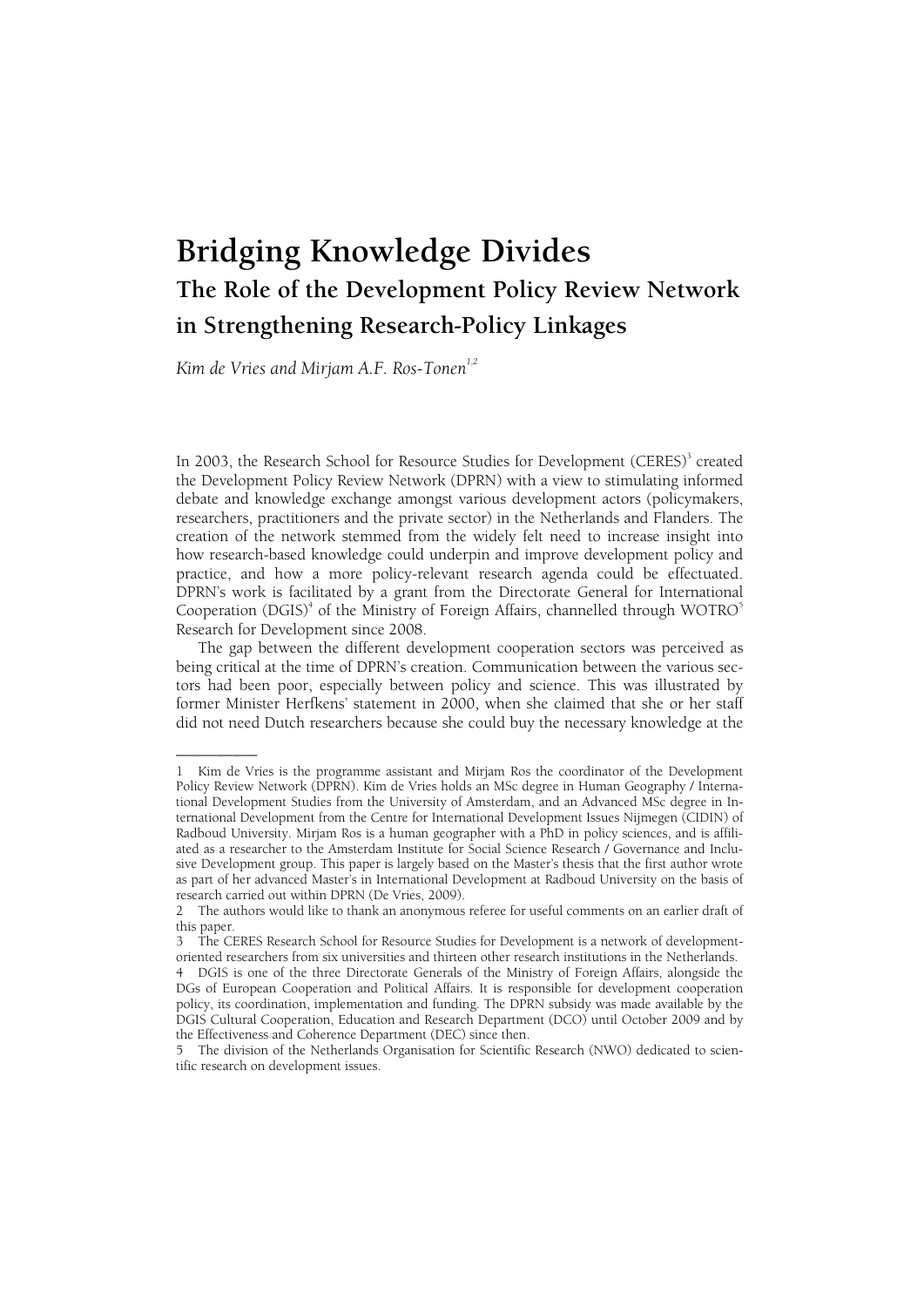World Bank and DGIS was not meant 'to butter the bread of Dutch academia' (Dietz, 2003: 3).

 A few years ago the ministry changed its approach to fostering research-policy links particularly after having issued a new policy memorandum on research and knowledge for development cooperation in 2005. The policy emphasises the fact that policymakers at the ministry have to use knowledge more effectively in order to combat poverty and bring about sustainable development (DGIS, 2005). Former Minister for Development Cooperation, Bert Koenders, saw knowledge and research as essential for the development of effective poverty reduction policies. One of his strategies, into which DPRN fits, aims specifically to increase knowledge circulation by establishing links between science, practice and policy, preferably in network settings (Koenders, 2008).

One of the conditions identified for bridging the gap between policy and research through knowledge networks, is the active involvement of policymakers (Pant, 2009). Feedback, dialogue and collaboration between the different stakeholders are considered crucial in this regard (e.g. Court et al., 2005). During DPRN's first phase (2004- 2007) it proved difficult to realise this because, compared to the other sectors, policymakers were under-represented in DPRN activities.<sup>6</sup>

 With a view to addressing this problem, DPRN changed its approach in its second phase (2008-2010) from the organisation of single, region-based yearly meetings to cooperative processes in which one or more – basically thematic – meetings are embedded. These processes are organised by at least two parties that represent two different sectors, with the other sectors also being involved in the process. Each year, the DPRN Task Force<sup>7</sup> selects a number of these processes through an open call for proposals. In addition, DPRN instigated one process itself during the second phase, which brought the total number of processes to fifteen. In all the processes policymakers are to be involved from the start, with the organisers being required to make use of policy-relevant research and produce outputs that are relevant to policymakers. These are important criteria in the assessment of process proposals. See Figure 1 for an overview of the DPRN structure and Table 1 for an overview of the processes.

<sup>6</sup> In the first phase, DPRN organised forty-two meetings that were attended by more than 1,300 participants, of which less than 10% were policymakers (DPRN, 2008). Of the records in the Global-Connections searchable database of development experts set up by DPRN to support intersectoral interaction between development experts, less than 15% referred to policymakers (Context IC, 2007).

<sup>7</sup> The DPRN Task Force is made up of various voluntary representatives from the four sectors of Dutch development cooperation. The Task Force consists of twelve members, five of whom belong to the scientific community (one of whom is an observer for WOTRO), five are practitioners, one represents the corporate sector and one is a policymaker (acting as an observer for the Ministry of Foreign Affairs). The two observers do not play a role in the selection of the processes. The Task Force is responsible for the administrative and internal control of the network and is assisted by the DPRN Coordination Unit (1.7 fte), hosted by the Amsterdam Institute for Social Science Research (AISSR) at the University of Amsterdam (formerly AMIDSt).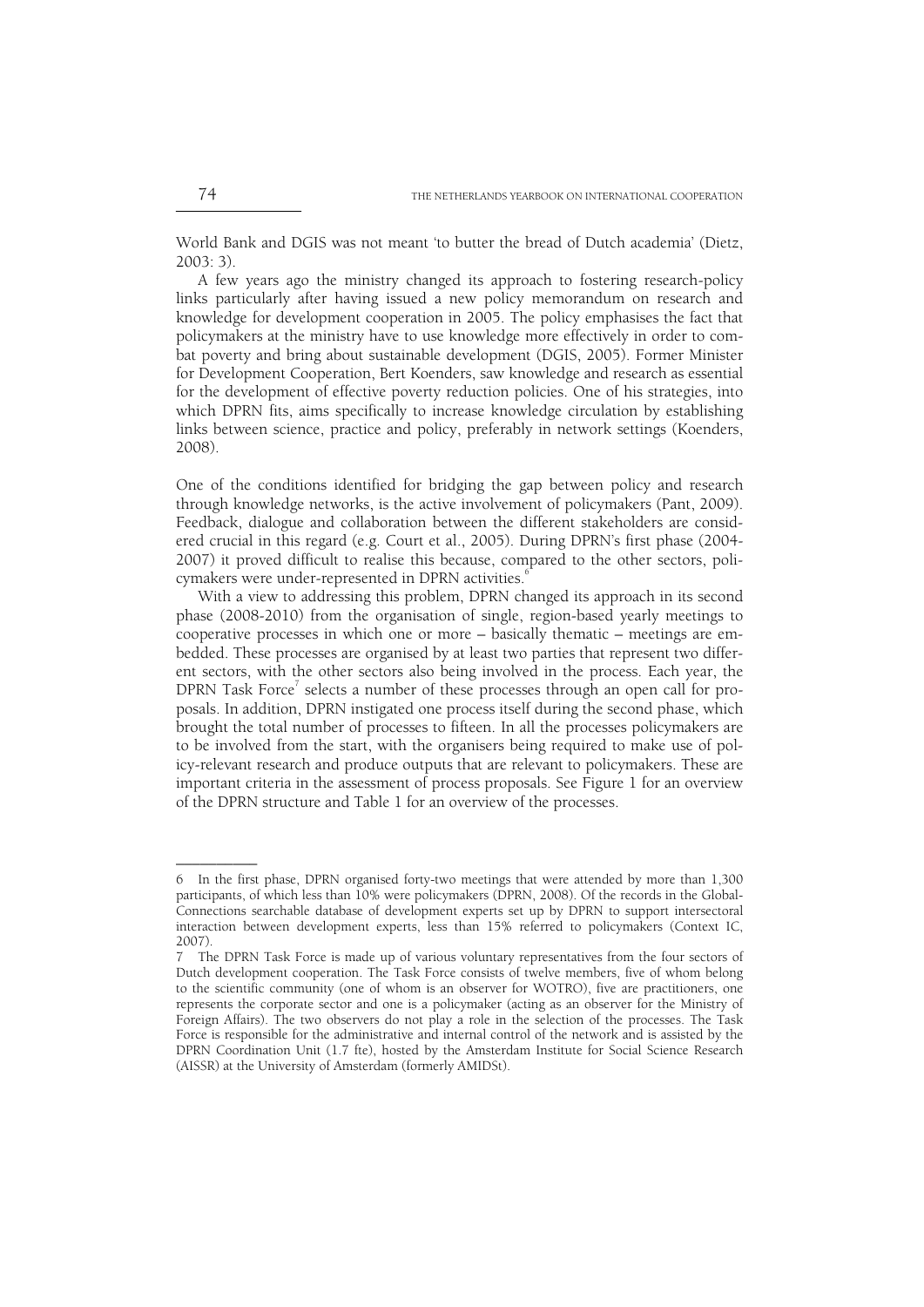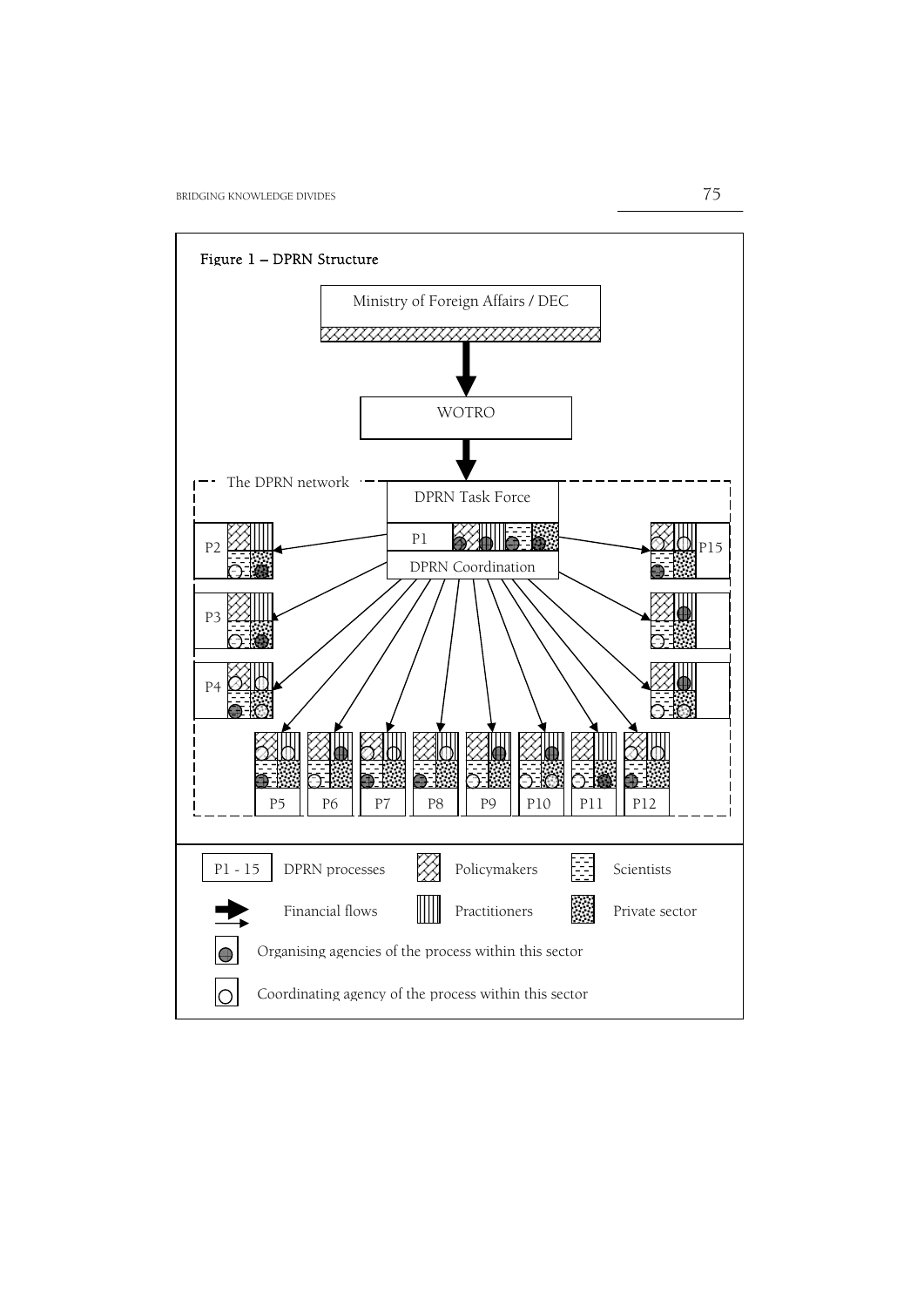Using the Context, Evidence, Links (CEL) framework developed by the Overseas Development Institute as part of its theory on research-policy linkages, this paper addresses the question of what problems and opportunities DPRN stakeholders face in their efforts to foster more effective research-policy linkages in the field of Dutch Development Cooperation. To answer that question, we first examine the political context, i.e. the ministry's views on research and knowledge and how these have shaped research-policy linkages within the field of Dutch Development Cooperation. Next, we focus on the evidence domain, i.e. how the different sectors regard research-policy linkages. Lastly, we assess the functioning of DPRN in the links domain, with specific attention for the ways policymakers have been involved in DPRN activities under the new approach. In the last section we reflect on the way forward and draw conclusions. Data for this study was collected through 29 semi-structured interviews<sup>8</sup> with respondents from different sectors. Respondents were selected on the basis of (i) their involvement in DPRN activities and/or (ii) their specific knowledge about researchpolicy linkages in the field of Dutch development cooperation (Box 1). In addition, a literature review was performed of internal documents, policy documents and scientific and professional publications on research-policy links.

#### **Box 1 Interviewees**

––––––––––

The first author held 29 semi-structured interviews face-to-face (15), by telephone (13) and email (1) in the period August-November 2009. Respondents included policymakers (10), scientists (8), practitioners (8), someone from the corporate sector (1) and others (2).

- Respondents affiliated with DPRN included DPRN Task Force members who have been involved in DPRN from the start (4), (co-)organisers of each of the DPRN processes that DPRN facilitated at the time of the research (16), and participants in DPRN process meetings (8).
- ii Respondents with specific knowledge about research-policy linkages in the field of Dutch development cooperation, included policymakers from the Ministry of Foreign Affairs (6), practitioners (3), scientists (2), and others (2). One of these respondents was not affiliated to DPRN.

#### **On theories about research-policy linkages**

A lot of theoretical thinking about research-policy links has been developed under the Research and Policy in Development (RAPID) programme of the Overseas Development Institute (ODI) (Crewe and Young, 2002; Hovland, 2003; Perkins and Court, 2005; Ramalingam, 2005; Ramalingam and Jones, 2008; Jones, 2009; Jones et al., 2009). Drawing on RAPID's Context, Evidence, Links (CEL) framework, this section discusses the concept of knowledge and its importance for development, how knowl-

<sup>8</sup> Although the interviews were held from June to November 2009, the data on DPRN processes and number of participants has been updated until August 2010.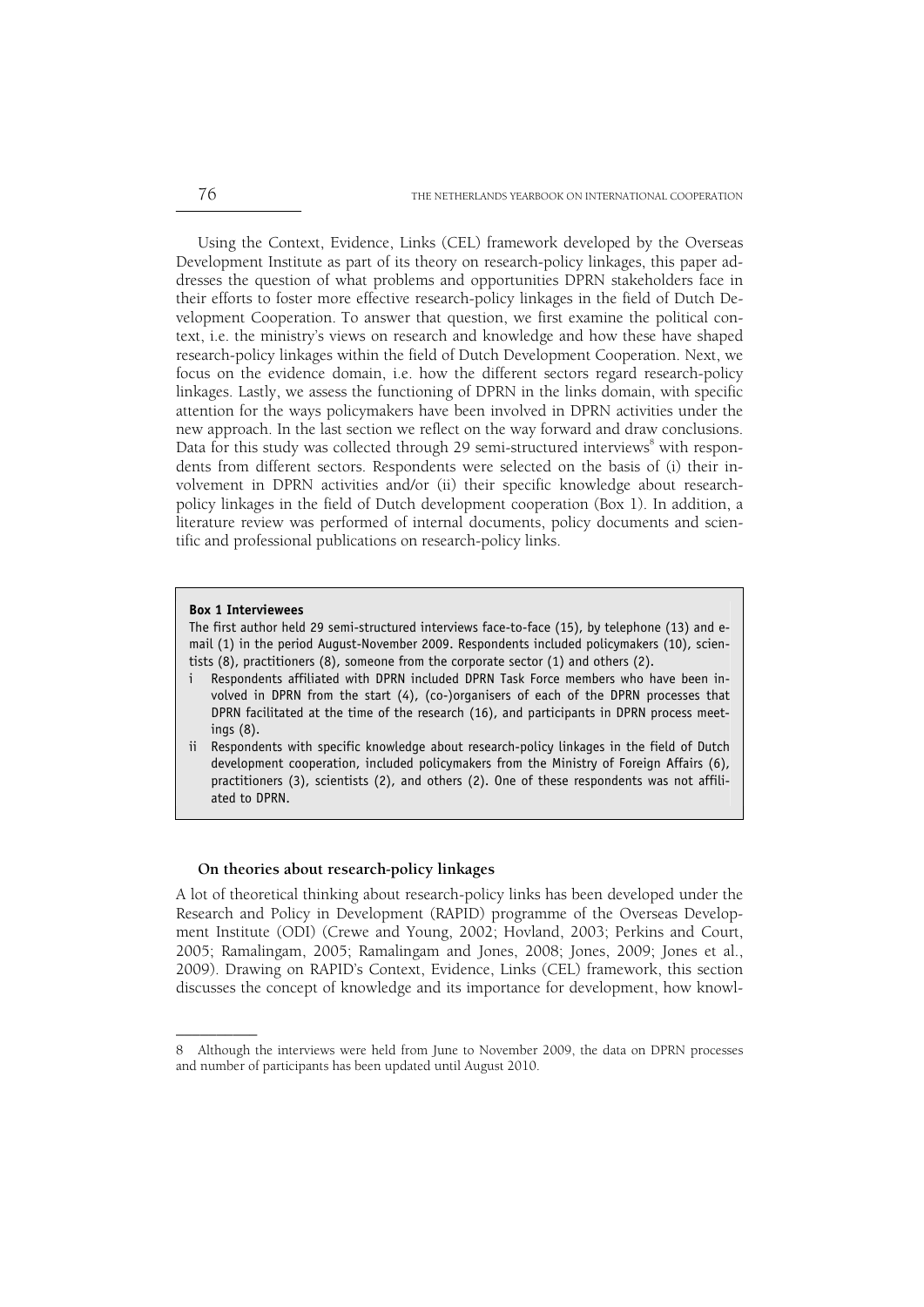edge can influence policy processes, and how networks act as intermediaries that bring multiple sources of knowledge together.

#### *Concepts*

Three concepts are central in research-policy links: knowledge, research and policy. Perkins and Court (2005) define knowledge as: '*Information that has been evaluated and organised so that it can be used purposefully'.* Knowledge is generally differentiated into explicit and implicit knowledge and it is important to consider both. Explicit knowledge can be easily articulated and accessed by putting it into a codified form (for example in manuals, documents and procedures). Implicit knowledge is, however, more unconscious and intuitive, and much harder to formalise (i.e. know-how based on experience) (Ramalingam, 2005).

 In the CEL framework, research is regarded as, '*any systematic effort to increase the stock of knowledge'* (Court et al., 2005: 6). It can be drawn from a range of sources, including governments, NGOs, international organisations, and the more common sources of universities and think tanks. According to the definition of Court et al. (Ibid.: 6) research includes '*any systematic process of critical investigation and evaluation, theory building, data collection, analysis and codification related to development policy and practice. It includes action research, i.e. self-reflection by practitioners towards the enhancement of direct practice.'* 

 The CEL framework defines policy as '*a purposive course of action followed by an actor or a set of actors'* (Anderson, 1975, referred to by Court et al., 2005: 7). This goes beyond documents or legislation by including activities on the ground. The authors suggest a focus on public policy in the sense that this affects the public or at least is visible to the public. Public policy can be made by governments as well as international organisations, bilateral organisations and NGOs.

 Nowadays, the critical importance of knowledge in strengthening policy and practice is widely recognised in the development sector, especially since the publication of the World Bank report entitled 'Knowledge for development' (World Bank, 1998). Knowledge is seen as crucial for development, not only because it is increasingly shaping the global economic system (triggered among other things by globalisation and the growth of digitalisation), but also because of growing recognition of the complexity, multidimensionality and dynamic nature of development (Ramalingam and Jones, 2008).

# *Linking research knowledge and policy*

Because of the complex nature of development, dealing with development requires a holistic understanding of knowledge and the incorporation of knowledge from a variety of sources other than academic science (Jones et al., 2009; Brown, 2007). In order to deal with the unpredictability and dynamics of development problems, it is also crucial to enhance feedback processes between various stakeholders in development interventions (Ramalingam and Jones, 2008). This emphasis on interaction means that the knowledge divides between different groups of stakeholders need to be tackled.

 The CEL framework (see Figure 2) describes the link between research and policy. Rather than regarding the research-policy link as a linear process with a clear divide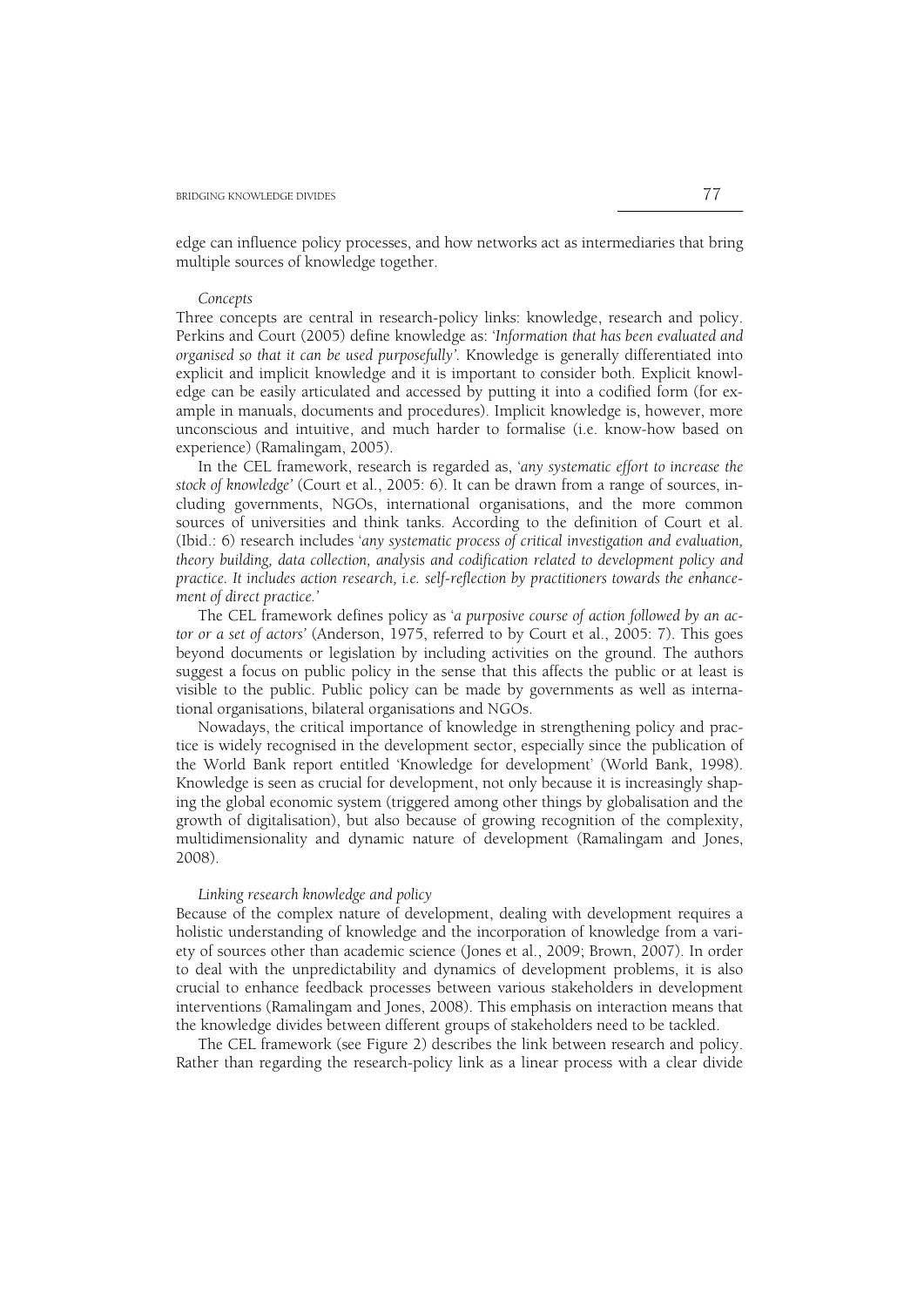between the two communities, RAPID advocates a more dynamic and complex view that emphasises a two-way process between research and policy, shaped by multiple relations and reservoirs of knowledge. The focus is therefore no longer on how to transport research from the research community to the policy sphere. Instead, the key question is: Why are some of the ideas that circulate in the research-policy arenas picked up and acted on, while others are ignored and disappear?



In the CEL framework, research uptake is seen as a function of the interaction of the political context (actors and institutions involved in policy-making processes), evidence (actors and institutions involved in research), links between researchers and policymakers (such as networks), and external forces (such as international policy agendas) (Court et al., 2005).

The political context includes actors and institutions involved in policymaking processes. It is seen as the most important domain as regards affecting the degree to which research has an impact on policy. It is important to note that the focus in the political context is on the dynamics around certain policy domains (such as development cooperation, and its sub-policy domains such as 'health' or 'agriculture'). Account is also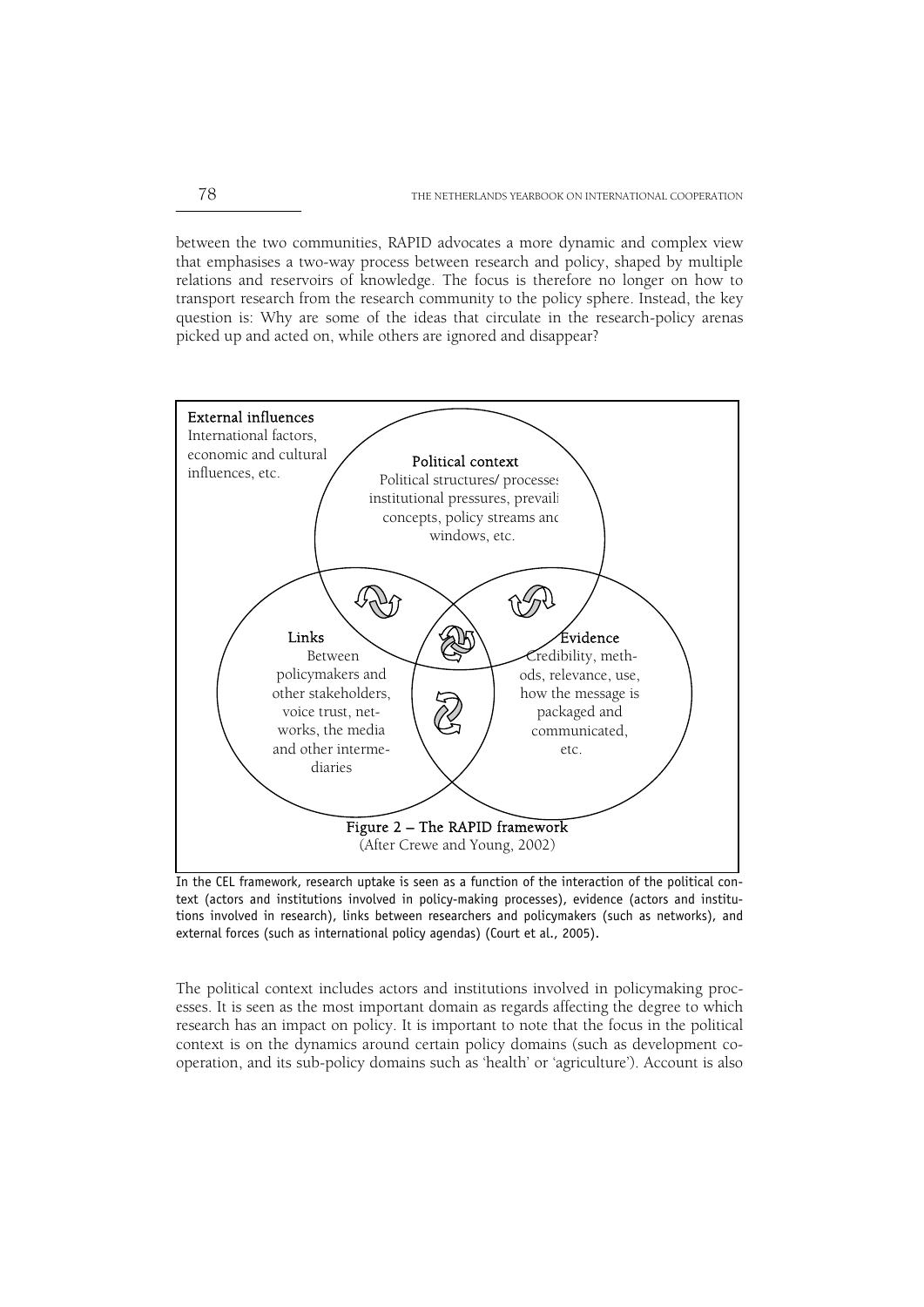taken of the political nature of these dynamics, which occur in the negotiations processes from agenda setting to the implementation of policies. The term political context does not, therefore, refer merely to the political system and the way politicians act in it. Other policymakers, most importantly the staff of ministries, are also involved in policymaking.

 There are three dimensions of the political context that play a decisive role as regards the uptake of research by policymakers. Firstly, the extent to which policymakers demand new ideas from the researchers depends on the nature of political culture and their degree of openness. Secondly, how policymakers think and regard research is influenced by the prevailing (often outdated) narratives and discourses. Following Weiss (1977), the RAPID model assumes that research may exert a powerful indirect influence by introducing new terms and shaping the policy discourse. For researchers it is useful to engage with these narratives – either by retelling or improving them – instead of ignoring them (e.g. Roe, 1994). Thirdly, the degree of political contestation is an important factor: significant debate on an issue makes it generally very difficult to influence policy with research results. On the other hand, if demand is considerable, and provoked particularly by a 'crisis' for which policymakers are seeking a solution, the chances of research being used are much greater. Overall, researchers need to understand the politics of policy processes, identify key individuals and look for policy opportunities (or so-called 'windows') in order to make research influence policy and practice (Kingdon, 1984).

 The evidence domain relates to the type and quality of research and how it is communicated. Three dimensions are important in this regard. Firstly, working on research that is relevant for policymakers and providing solutions to a problem makes it easier to engage with them. Research that is operationally useful, i.e. that suggests how a policymaker may do something differently in his work, has a greater chance of influencing policy. Secondly, uptake is influenced by the credibility of the research approaches and methods, and of researchers themselves (i.e. whether they are recognised as experts). Thirdly, there is a need for good communication strategies, i.e. researchers should be willing to listen to policymakers and engage them in the research process.

 The links domain relates to the bridging mechanisms that are intended to incorporate evidence into the policy process. Researchers are said to be more influential if they interact with policymakers, especially in network settings. Links should be established between the two groups, which involve feedback, dialogue and collaboration. Networks are defined as '*Formal or informal structures that link actors (individuals or organisations) who share a common interest on a specific issue or a general set of values'* (Perkin and Court 2005: 2). Policy networks are a specific focus of this study and can be defined as '*networks that are related to the policy process'* (Ibid.). The relationships between the two groups depend on issues of trust, legitimacy and participation. It is important to get to know the other actors and establish partnerships between them. In this context it is helpful to work with key networkers and 'salesmen' who can convince sceptics and use informal contacts. The links domain also addresses the ways in which information can best be transferred between researchers and policymakers (i.e. face-toface or through the media or campaigns).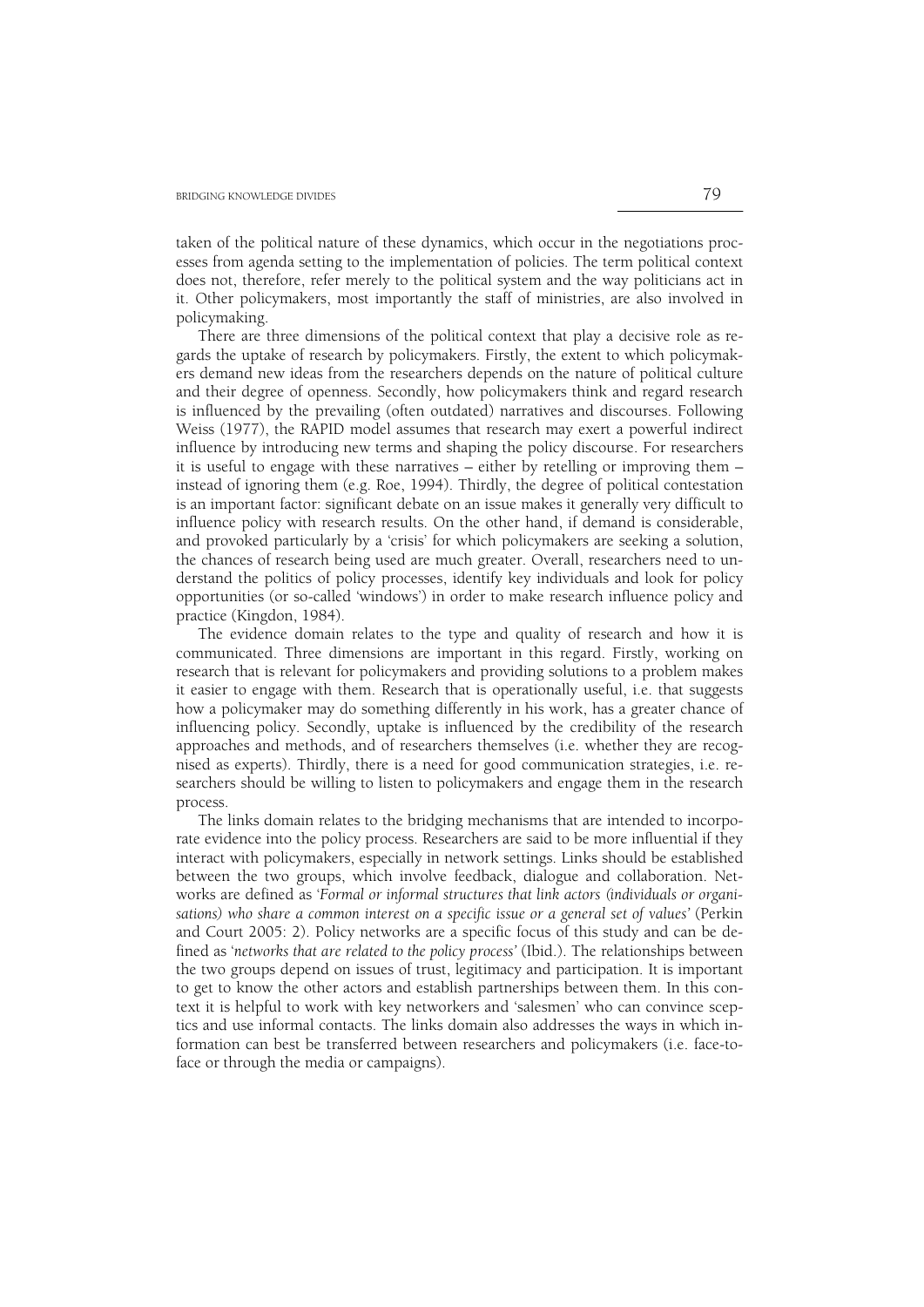Lastly, the external influences concern international politics and processes and donor funding. First and foremost because policy processes are becoming increasingly global, with international agendas increasingly affecting policy and how research and evidence is used. Secondly, donor policies on how research is funded also affect what research is considered useful for policy.

 The different domains of the framework should be understood in relation to each other and not be viewed in isolation. The framework presented above, whereby the three domains overlap, can be regarded as ideal. In some situations there will not be much overlap between the different domains, for example when there is little political will for change (no overlap between the political context and evidence domains), or when research takes place in ivory towers (the evidence domain stands apart). Furthermore, the relative importance of each of the domains may be different in different situations, and may change over time. Therefore, it is suggested that the framework can best be seen as a trio of floating spheres of variable size and degree of overlap (Court et al., 2005).

#### **Box 2 – DPRN in the CEL framework**

The DPRN definitions relating to research and policy are partly congruent with those of the CEL framework.

Concerning 'research', DPRN agrees with the definition of RAPID in that it can be produced by various actors. However, and this stems from the fact that DPRN has CERES roots, DPRN prefers research to include a scientific component. Through its focus on intersectoral cooperation, DPRN recognises the relevance of integrating multiple sources of knowledge (from the four identified sectors) and it therefore regards scientific research as only one of the many inputs (c.f. Jones et al. (2009). According to Jones et al. (2009: 7) research-based knowledge *'can be scientific in nature, involving rigorous investigation to enhance the stock of knowledge about the world'* and it *'can also be policy oriented, using systematic methods to examine problems for formulating and implementing policy'*. Both of these are important to DPRN.

To DPRN, 'policy' primarily means 'policy made by the national and international governmental organisations', but can also refer to policy of development organisations. However, in this study, policy is used to refer specifically to the first category and policymakers are therefore seen as those who work for ministries.

Like RAPID, DPRN acknowledges the nonlinearity of policymaking processes. Moreover, the flow of knowledge into policy is not taken as a given, but is seen as an explicit effort on the part of various actors. The framework situates DPRN, as a policy network, in the links domain, and from there account can be taken of the interrelatedness with other domains. The re-

search-based knowledge that is channelled through DPRN, and the organisations that produce this knowledge, can be located in the evidence domain. The development policy as put forward by the Ministry of Foreign Affairs, and the policymakers that are involved in the implementation of it, are situated in the political context domain. External influences, i.e. international policy agendas, are not a specific part of this study as DPRN focuses mostly on intersectoral cooperation within the Dutch context.

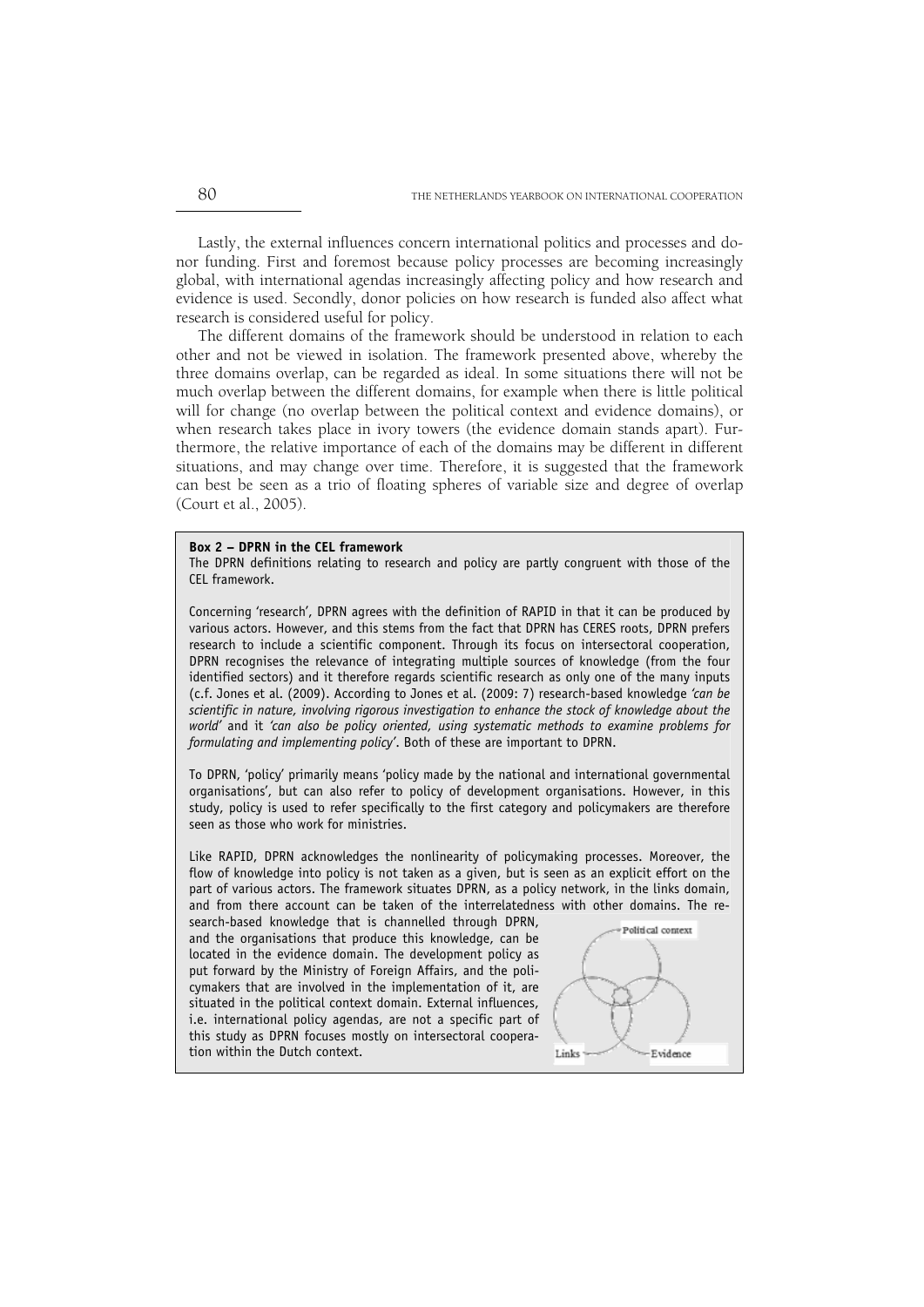#### **The political context**

This section describes the policy sector's view on knowledge and research for development cooperation from a historical perspective and examines knowledge building among policymakers.

 *A changing perspective on knowledge and research* 

Dutch development policy has been characterised by considerable attention for research and knowledge over the past two decades, following the general recognition of the importance of knowledge for policy and practice in the development sector since the publication of the World Bank report entitled 'Knowledge for development' in 1998. The interpretation of this policy, and ideas about the actors who should play a role in the development of knowledge, have fundamentally changed over the years. This shift can be characterised as one from the production of supply-driven research until the 1980s, via a demand-driven approach and a focus on local ownership in the 1990s, to the use of embedded knowledge and partnerships since the turn of the century.

 The first research policy memorandum entitled '*Onderzoek en Ontwikkelingssamenwerking*' ('Research and Development Cooperation') (DGIS, 1992) can be considered a paradigm shift for the throwing overboard of the hitherto dominant supply-driven approach in which Dutch researchers and institutions had a strong say about the research agenda (Molenaar, 2009). Instead, the focus was on the demands and needs of developing countries. The Ministry devised Multi-annual Multidisciplinary Research Programmes (MMRPs) in order to strengthen the research capacity of developing countries. These programmes were designed and implemented in developing countries and coordinated by the DGIS Research Bureau, which itself was largely shielded from the rest of the Ministry based on the idea that the programmes had to be protected from Dutch interests (Wiedenhof and Molenaar, 2006).

 The research policy was commended for its pioneering approach based on a focus on the demands and needs of developing countries, but also led to much criticism. IOB (2007), which evaluated the research policy of the period 1992-2005, indicated that the demand-driven approach had been applied dogmatically. This not only led to fragmented programmes which insufficiently built on previous experiences, but also to a 'development paradox'. By discouraging interaction with Dutch and other researchers in the North, developing countries were unable to benefit from their knowledge. Furthermore, as mentioned in the ministry's response to the evaluation report, the deliberate withholding of this knowledge did not do justice to the concept of ownership. In fact, the DGIS Research Bureau decided on the meaning of ownership (DGIS/DCO, 2007). The research policy was also rather paternalistic, as some policymakers mentioned, because it implicitly assumed that the ministry itself had nothing to learn (Wiedenhof and Molenaar, 2006).

 Even though the vast majority of research programmes that were undertaken before 1992, and in which Dutch researchers and institutions did play a major role, continued under the new research policy, the policy still led to a great deal of dissatisfaction among the Dutch research community (DGIS/DCO, 2007). They feared being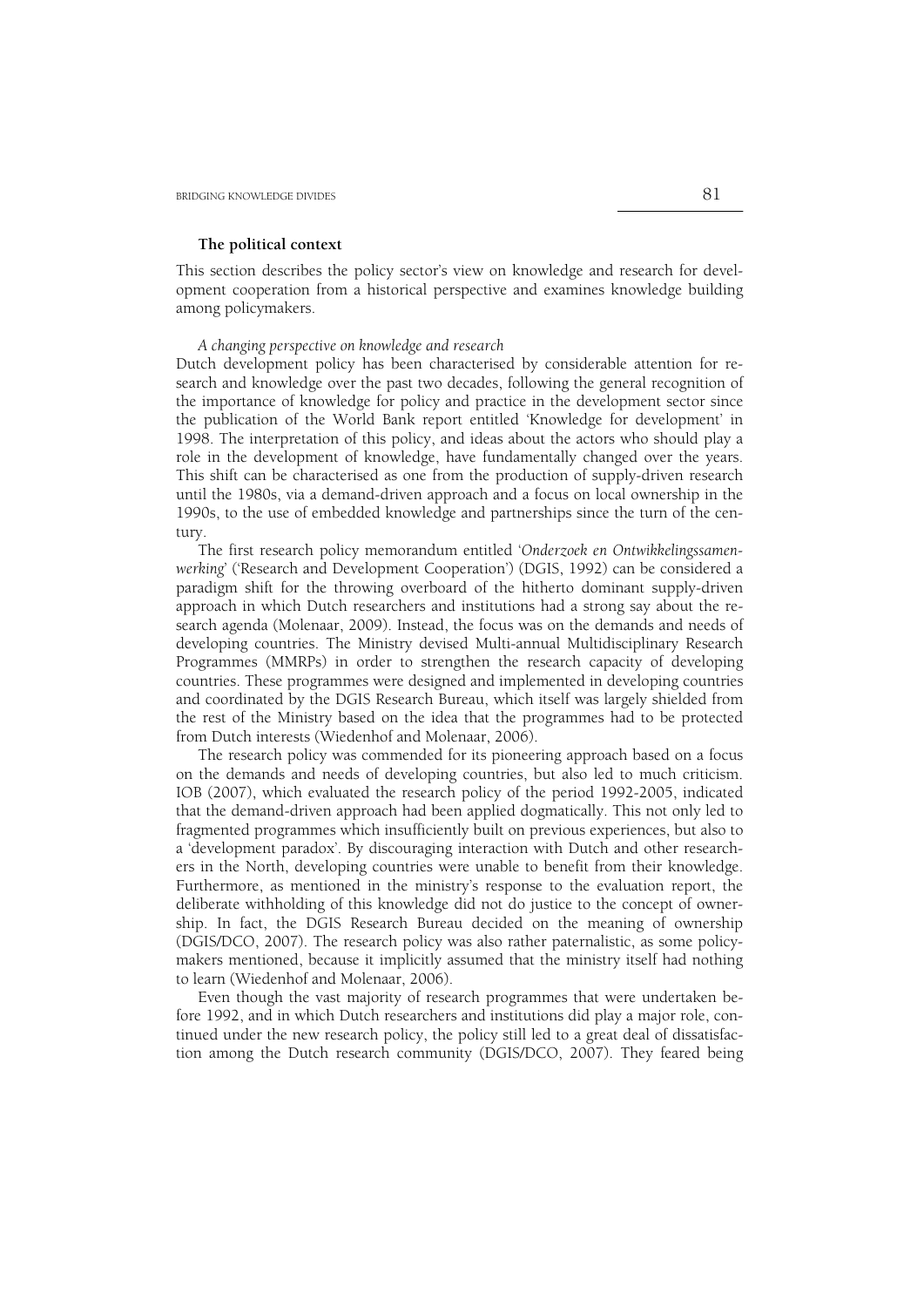pushed aside and were also offended by the assumption that they would only pursue their own interests (IOB, 2007).

 In 2004, the ministry decided to end the MMRPs. This was mainly because the approach had not evolved in line with other developments at the ministry during the latter half of the 1990s, namely the introduction of decentralisation, the sector-wide approach and the emphasis on donor harmonisation and national ownership in the form of Poverty Reduction Strategies (Molenaar, 2009). Furthermore, because the Research Bureau was largely working in isolation from the rest of the ministry, a gap had emerged between research and policy. Lessons learned within the programmes were not shared within the wider ministry, and the Research Bureau hardly played a role in its strategic development (Wiedenhof and Molenaar, 2006).

 A new research strategy was set out in 2005 in the policy memorandum '*Onderzoek in ontwikkeling*' ('Research in Development') (DGIS, 2005). This policy emphasises the idea that knowledge is of crucial importance for development, even more so than it had been in the early 1990s. Knowledge is broadly understood, and as such the production of it is seen as not only belonging to researchers but also to other actors (such as policymakers, practitioners, the corporate sector, and end users) who are involved. Based on the increased understanding that development cooperation is an intrinsically complex challenge due to lack of consensus on values or facts, broad stakeholder involvement is considered to be necessary (Wiedenhof and Rijniers, 2008). Interaction between various actors, especially in networks, is therefore of great concern, assuming this can spur innovation (e.g. Koenders, 2008). It is also argued that knowledge is of importance for development when it can be put to use and, as such, the focus is on the use rather than the production of knowledge (DGIS, 2005).

 The memorandum states that merely focussing on demand orientation and local ownership is not a panacea. The existence of mutual interests and responsibilities means that the donor should also invest in knowledge, and this shifts the focus from ownership to partnership. Knowledge has to be an integral element of policy processes and, as such, policymakers must use it more effectively. This also means that investments should be made in knowledge management strategies at the ministry (Wiedenhof and Molenaar, 2006). For this reason, the decision was also taken to embed research more in the various ministry programmes, with departments having to write knowledge and research strategies ('*Kennis- en onderzoeksstrategie*'*, KOS*). However, the interviewees mentioned that by no means enough progress had been made in this respect. Furthermore, policymakers are expected to make greater use of research in pol-

<sup>9</sup> The increasingly complex nature of problems the government is faced with has led the Scientific Council for Government Policy (WRR, 2006) to advise the Dutch government to invest in a more open attitude to learning. Entering into relationships with external partners is considered to be crucial when addressing these complex (or what the Council terms 'untamed') problems. The Council argues that policymakers should therefore act as networkers, connecting links between various experts and interest groups to gather the knowledge necessary to assess and decide on the ways to address a problem.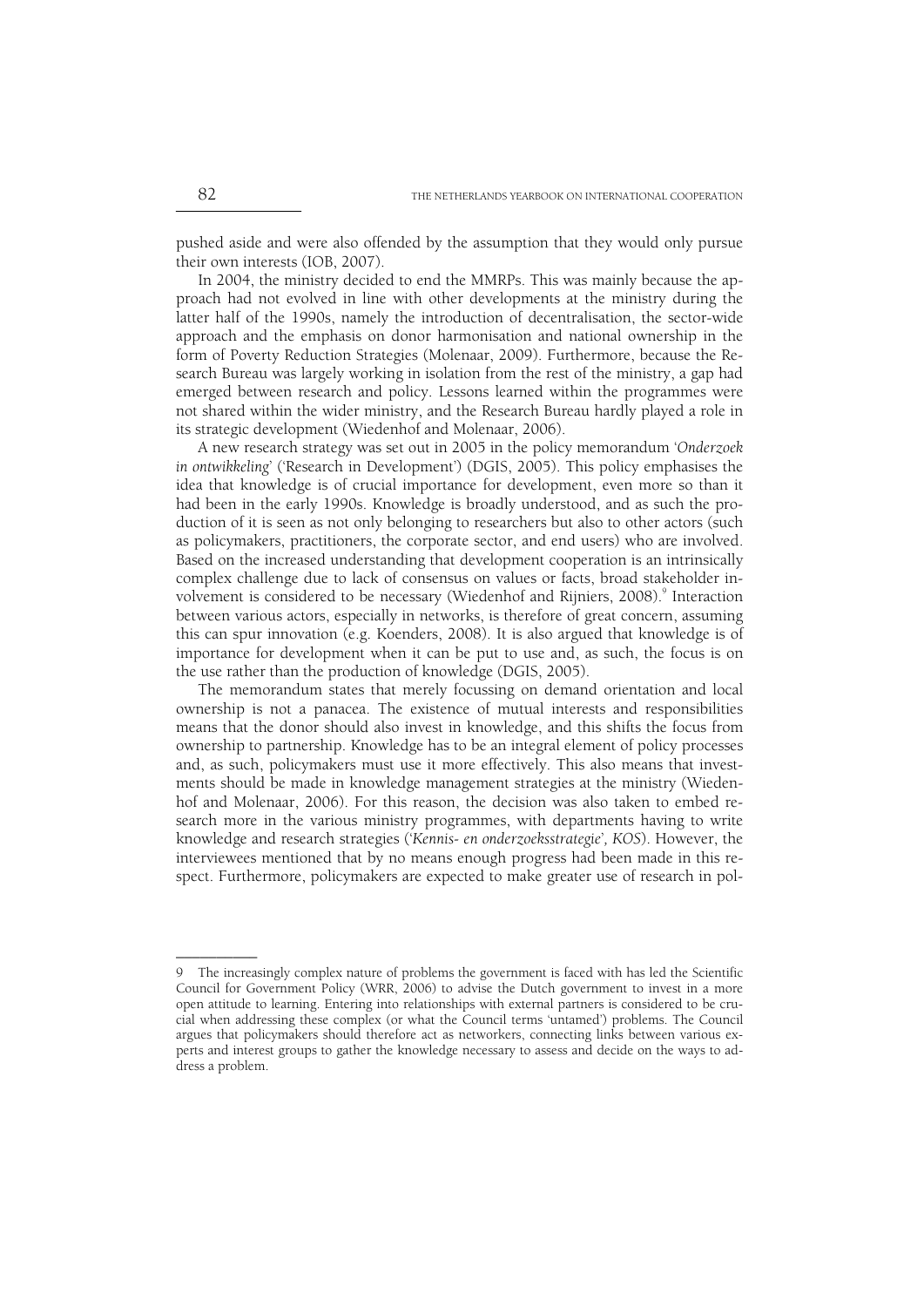––––––––––

icy development, and research agendas should be influenced more by questions arising from policy.

 The new policy also brought Dutch research institutions back into view, even though their role was clearly stated as being based on added value (DGIS/DCO, 2007). The reaction of the Dutch research community to the new policy was generally favourable (IOB, 2007). However, some also mentioned that the policy had been developed mostly without the involvement of Southern research organisations and so no real partnership had been established (Dietz and Maan in Van Beurden, 2006). It was also suggested that the ministry would create a much more clearly structured 'knowledge architecture', and put more effort in involving the embassies in the process of knowledge creation (Dietz, 2006).

### *Knowledge building within the Ministry of Foreign Affairs*

Even though the ministry's new research policy emphasises that increased attention needs to be paid to the use of knowledge and research and interaction with other stakeholders, the interviewees for this research do not consider the ministry to be a knowledge-intensive organisation.

 Most of the criticism is directed at the ministry's personnel policy which is characterised by a rotating transfer system in which a large proportion of the staff change jobs within the ministry every three to four years. The idea behind this is that employees can learn from being based in varying positions and that knowledge can spread through the organisation. This policy means that the ministry tends to prioritise generalist rather than specialist knowledge, assuming that generalists are able to participate in many different discussions. By contrast, specialists have in-depth knowledge about certain regional or thematic fields (e.g. on the Middle East and Arabic culture or health systems in developing countries) and focus mostly on issues related to their specialist areas.

 The respondents unanimously agreed that the ministry has taken things too far in this respect. Substantive knowledge building about development processes would be insufficient because ministry staff do not necessarily need or use this knowledge in their subsequent positions.<sup>11</sup> The frequent staff changes were also said to hinder trust building and longer-term relationships (see also Stremmelaar et al., 2009). Furthermore, the preference for generalist knowledge was believed to hinder the ministry as regards attracting enough personnel who are primarily interested in development cooperation. While policymakers themselves find the system refreshing and believe that it may preclude rigidity, they also acknowledge that the unstructured nature of the

<sup>10</sup> The main programme entitled 'Research and Innovation' supports a number of strategic alliances (such as the IS academy which is a cooperation programme between the Ministry of Foreign Affairs and academic and knowledge institutes in the Netherlands), networks (such as DPRN or the MDG Profs Platform, hosted by the Association of Universities in the Netherlands (VSNU) and WOTRO and dedicated to the Millennium Development Goals) and intermediary organisations (such as WOTRO) that focus on the use of research and knowledge for policymaking.

<sup>11</sup> However, as one policymaker argued, "*we should not exaggerate this as many employees who have been working on development cooperation-related matters, are willing to continue in this field, if only because people have a natural tendency to apply for positions in which they can use previously gained knowledge".*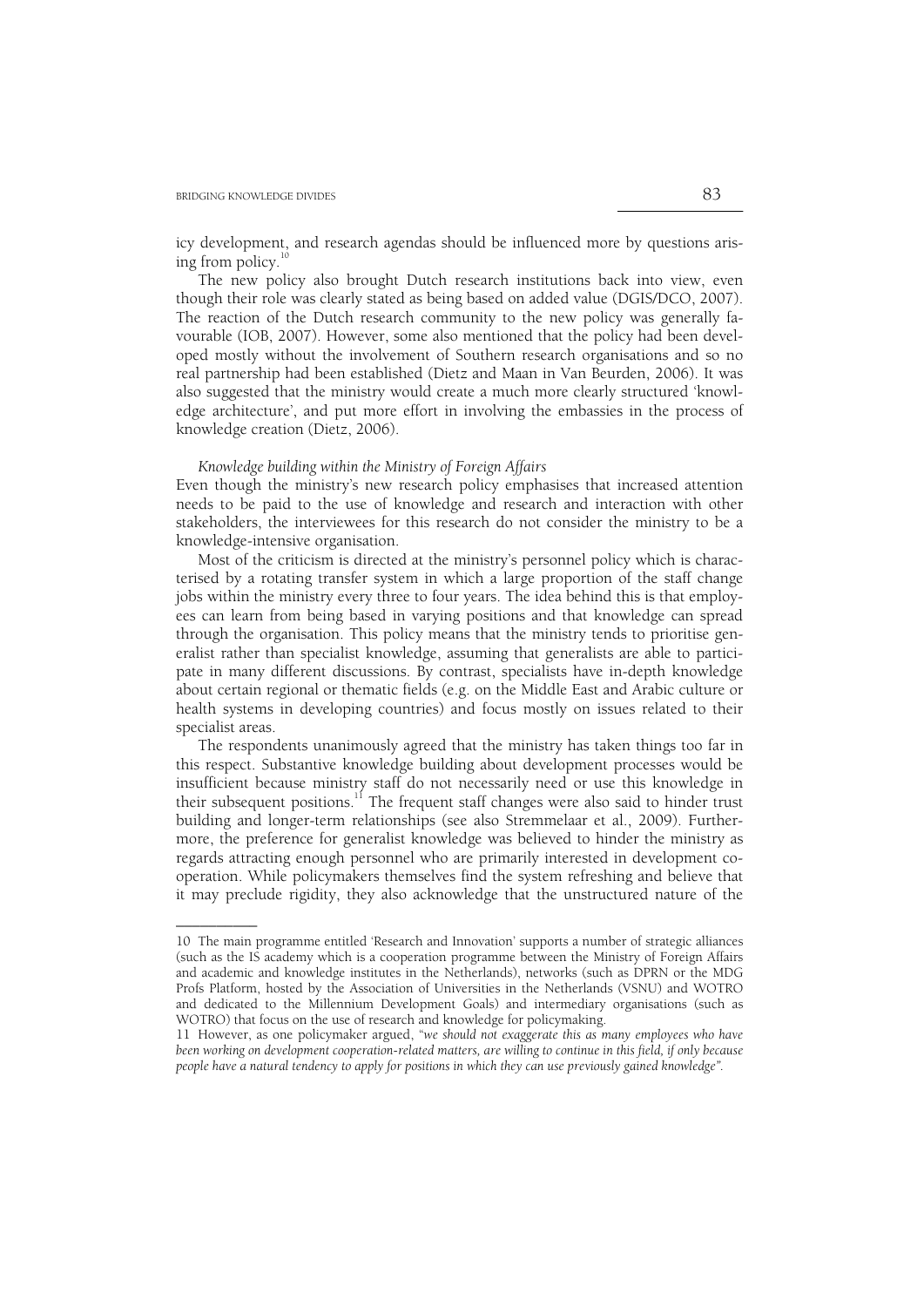system means that insufficient lessons are learned from the past. People from outside the ministry and policymakers themselves argue that there should be a better balance of hiring generalists and specialists (see also Koopman, 2007; Brouwer in Bieckmann, 2009). This would also benefit the transfer system. As one respondent argued, 'Increased investment in specialist knowledge also means that there is more and better knowledge to spread throughout the organisation'.<sup>12</sup>

 Within the jobs themselves the development of knowledge is further inhibited because, as one respondent said, *"At the ministry there is a culture dominated by production first."* High work pressure causes employees to focus first on meeting deadlines, leaving little time for reflection and learning.<sup>13</sup> Furthermore, the reward system is not geared towards learning or investing in knowledge production, and there are few positions in which employees can concentrate purely on knowledge building (see also Wiedenhof and Molenaar, 2006).<sup>14</sup>

 Even though the ministry's personnel policy and reward system may not be directed towards learning and developing substantive knowledge, many of the policymakers stress they are indeed very interested in it. They argue that they are already doing a lot, often in their own time, and would like to do more. However, practical reasons, particularly shortage of time, prevent them from doing this. They also argue that for policymakers to invest in substantive knowledge, it should first and foremost be relevant to their work and they should be able to apply it.

 The criticism of the administration's functioning with regard to learning is being addressed by the ministry.<sup>15</sup> One respondent stated, "The ministry is beginning to realise *the importance of investing in knowledge. The idea that the ministry is different from other ministries – in the sense that it is an especially political and coordinating body, in which content knowledge is not necessarily needed – is no longer dominant."* The former minister (Koenders) was willing to put more emphasis on content knowledge and encourage a more critical attitude among policymakers (see also Bieckmann, 2009). In order to invest in knowledge, a number of people have been appointed to work on this. The most important factor for development cooperation is the new Ambassador in General Service of Development Cooperation (AMAD-OS), who is positioned at Directorate General level.<sup>16</sup> The AMAD-OS, who was installed in 2009, is responsible for, among other things, DGIS' knowledge policy. He intends to work on a new reward system with built-in incentives for employees to invest more in knowledge and create a better balance between generalists and specialists. He also worked towards setting up four

<sup>12</sup> The problems associated with the transfer system have also been highlighted by the Court of Audit (Algemene Rekenkamer, 2009).

<sup>13</sup> An additional side effect is that the ministry, especially in comparison with many other ministries, has a lot of money to spend. This creates situations whereby the emphasis in many jobs is on controlling spending rather than acquiring knowledge (see also Heres and Bieckmann, 2007).

<sup>14</sup> For example, there is only one knowledge officer ('*kennisfunctionaris*') in the thematic policy units, positioned at the Environment and Water Department (DMW).

<sup>15</sup> Even the former minister mentioned: *"I must admit that when I arrived at the Ministry of Foreign Affairs as a Minister, I was quite shocked by the poor attention present for knowledge-infrastructure and advice on concrete development issues"* (Koenders, 2008: 4).

<sup>16</sup> The ministry also has a knowledge management officer (DGIS) and a scientific council advisor who serves under the Secretary General.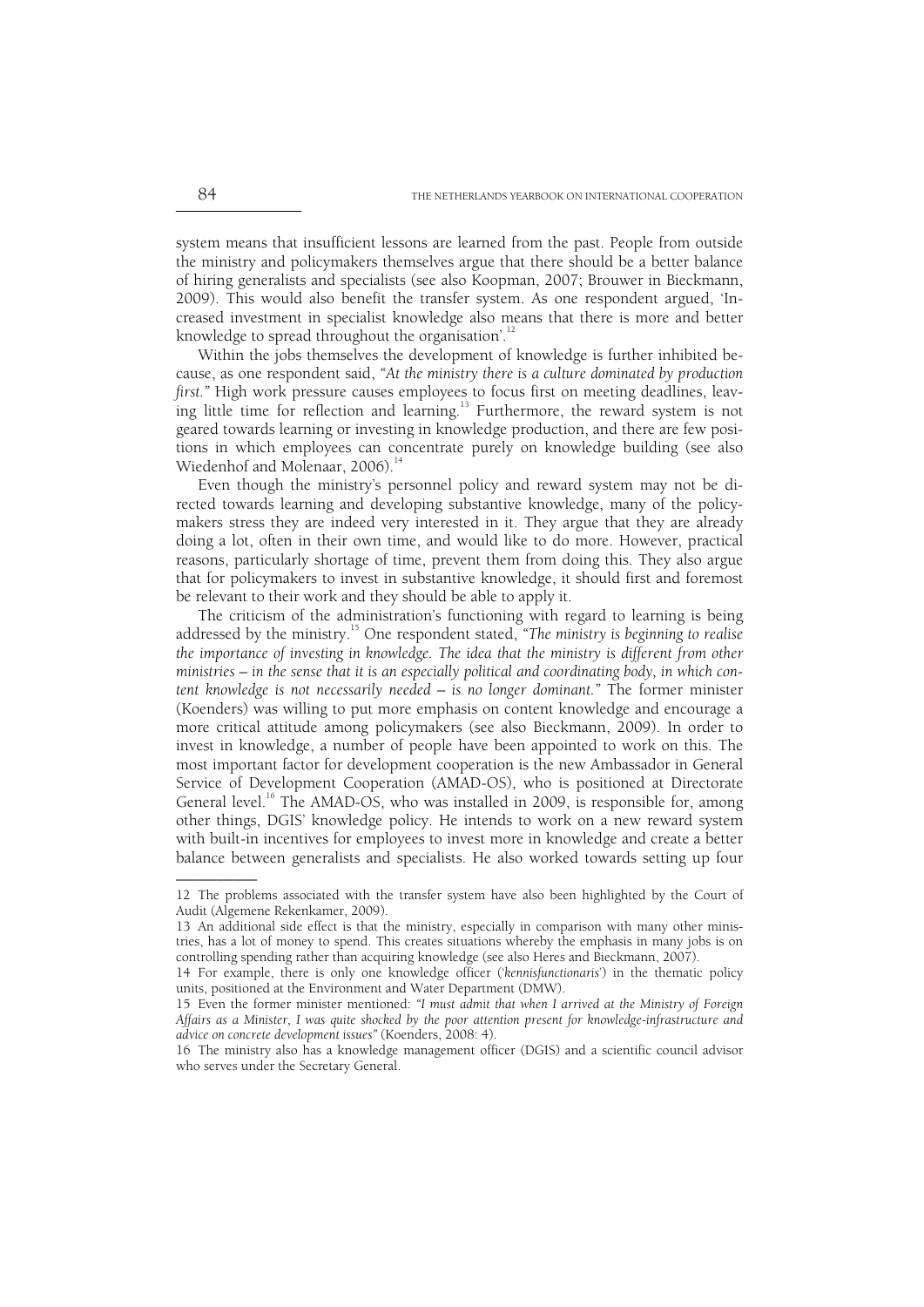knowledge platforms ('*Kenniskringen')*, in which various experts and policymakers will be working together to define research questions on certain thematic policy areas.

 The recent attention for investments in knowledge at the ministry is generally welcomed, although some respondents argued that it has been late coming. It was also said that the changes were inspired more by external influences – such as the recommendations for a learning government put forward by the Advisory Council for Science and Technology Policy (AWT, 2005) and the Scientific Council for Government Policy (WRR, 2006), or the prominence that is given to the Netherlands as an innovation country – rather than being something that emerges from within the ministry itself.

 Furthermore, respondents questioned whether the diplomatic culture of the ministry would allow for a more knowledge intensive and critical attitude among policymakers. Diplomats would not naturally tend to criticise the policy they have to implement, nor be that willing to disclose their information sources since such action does not go well together with exchanging scientific knowledge. In addition, respondents strongly believed that policymakers kept to the political line of reasoning too closely and were therefore insufficiently inclined to be critical of the policy they have to implement (see also Heres and Bieckmann, 2007). It was argued that policymakers made insufficient use of knowledge that questions current policies. As a result they adopt a rather defensive attitude. As a respondent mentioned, *"At the ministry there is a culture of avoidance, whereby critical knowledge is often put aside. Especially for diplomats*  who want to climb the career ladder it can be dangerous to express dissenting views."<sup>17</sup>

# *Knowledge building between different ministries*

––––––––––

Since development cooperation has increasingly been defined as part of the broader International Cooperation agenda since the 1990s, the Ministry of Foreign Affairs currently cooperates with other Dutch ministries involved in this field. Even though the aim is to achieve policy coherence and a number of interdepartmental cooperation agreements and policy memoranda have been published, the fragmented organisational structure of international cooperation policy is often believed to impede knowledge development in this field. Apparently, knowledge is not easily exchanged between the various ministries whose staff were said to meet each other indirectly through political processes, but who would be reluctant to approach other ministries to exchange knowledge.

 Besides the ministerial boundaries, sharing knowledge between ministries was thought to be hindered by cultural differences and dissimilar kinds of knowledge. Some policymakers even refer to the presence of stereotypes. Staff from other ministries regard staff from the Ministry of Foreign Affairs as rather elitist, in the sense that they are not very willing to ask others for knowledge in the field which they consider

<sup>17</sup> This issue is also raised by the WRR (2006). The Council therefore recommends redefining the role of policymakers, stating that less emphasis should be placed on the dominant role of the policymaker as a 'process architect' and that there should be a greater orientation towards content knowledge. Policymakers should not only be seen and judged as 'subservients' to the minister. Instead, policymakers should be appreciated for their content-related contributions and as loyal but critical counterparts to the politicians.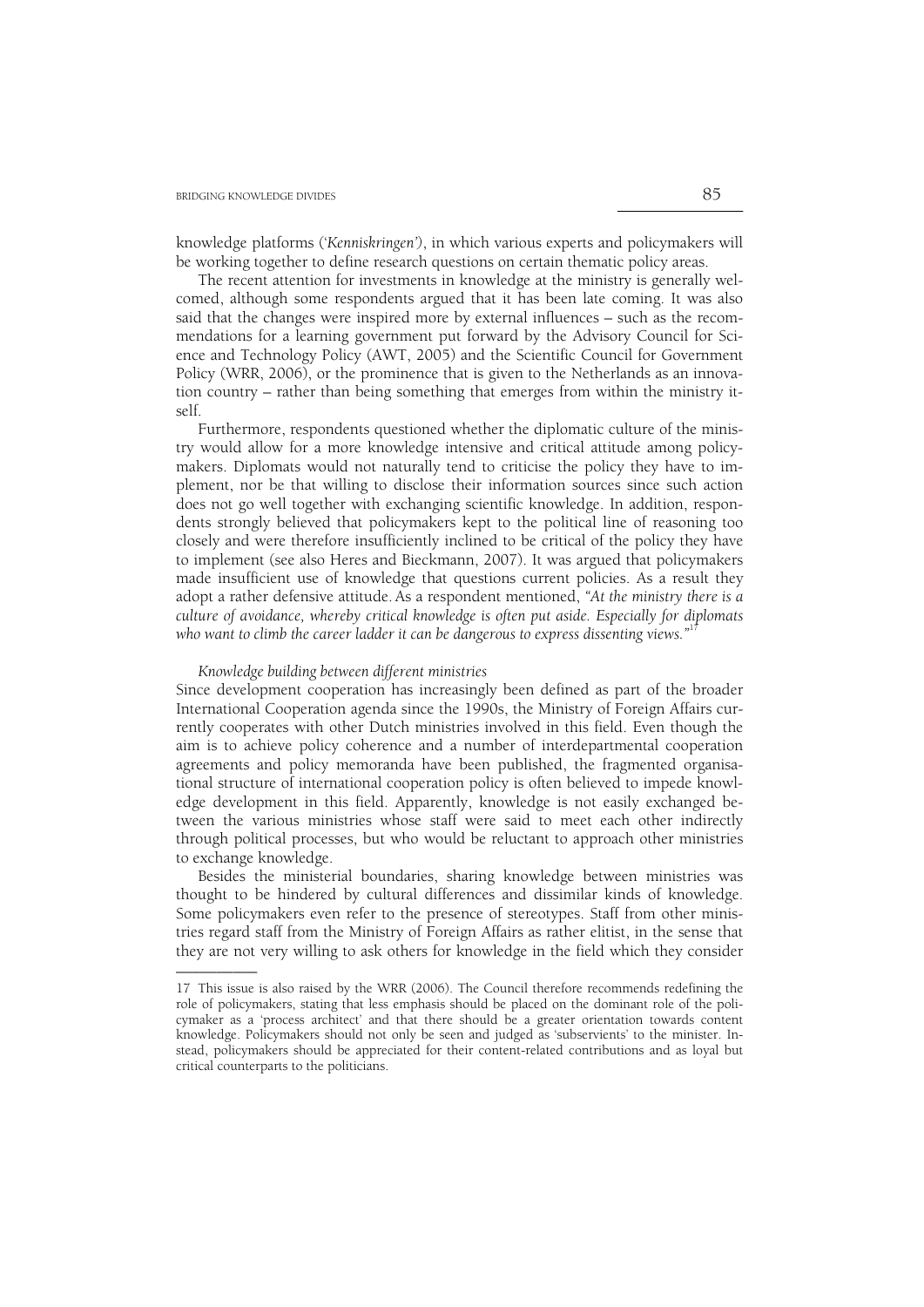to be primarily theirs.<sup>18</sup> Besides that, policymakers from the Ministry of Foreign Affairs were said to lack substantive knowledge. A policymaker from the Ministry of Foreign Affairs also referred to this dissimilarity in kinds of knowledge but simultaneously advocated more complementarity by stating, *"It might be true that we have less substantive knowledge but, on the other hand, we have diplomatic knowledge which is also important. We know our languages, we know the rules and procedures and we are good negotiators. Indeed, this could be complementary."* 

 The fact that policymakers from the Ministry of Foreign Affairs are believed to possess less substantive knowledge is not necessarily due to the ministry's staffing policy which is based on a preference for hiring generalists, a path that other ministries also seem to have followed. Instead, other ministries are believed to be have institutionalised learning to a greater degree due to more standard procedures and controls. Moreover, a difference in accountability was regarded as a significant factor that influenced the way knowledge was treated at the ministry. In contrast to staff at the Ministry of Foreign Affairs, staff at other ministries are in more direct contact with their (mainly Dutch) target audiences and consequently they can, and will, be held more directly accountable. They will also be called to account if their policies are based on inadequate knowledge. This feedback loop is not that easily established in the case of the Ministry of Foreign Affairs since the distance to the (primarily Southern) target audience is much greater. Besides that, the beneficiaries themselves are often disorganised and not empowered enough to present appropriate arguments to donors. Wiedenhof and Rijniers (2008: 6) also state that this is a reason for '*relative insensitivity to changing circumstances and contexts'*.

 Cooperation between various ministries is not only hindered by the fact that knowledge is not readily exchanged, but also by the financial mechanisms. Almost all Official Development Assistance money is spent by the Ministry of Foreign Affairs (DGIS in particular), while other ministries which often have very valuable substantive knowledge of developing countries, are allowed to spend only a minor proportion of the same budget. This may cause frustration at other ministries given that, in terms of policy coherence, a lot may be required from them by the Ministry of Foreign Affairs. However, at the same time hardly any commitments are made regarding the provision of funds. Of course the Ministry of Foreign Affairs also has a reason for not transferring most of these funds. Other ministries are often much more focused on defending Dutch interests and the Ministry of Foreign Affairs fears that this will play too great a role in how the budget is spent. For many DGIS policymakers the subordination of Dutch interests to those of the South is still a matter of principle.

 Overall, it was argued that the ministry is still often perceived as not being very open to sharing knowledge with other Dutch actors (e.g. DGIS/DCO, 2007a). This was agreed upon by a policymaker of the ministry who stated, *The ministry has a closed culture in which people think they know best."* In general, policymakers have little time

<sup>18</sup> The elitist and non-critical attitude was believed to be exacerbated because staff from the ministry do not switch to other ministries very often. The ministry employs new personnel mostly via an internal recruitment procedure. Furthermore, the top officials at the ministry are excluded from the rotating interdepartmental transfer system of the Senior Civil Service (*Algemene Bestuursdienst*).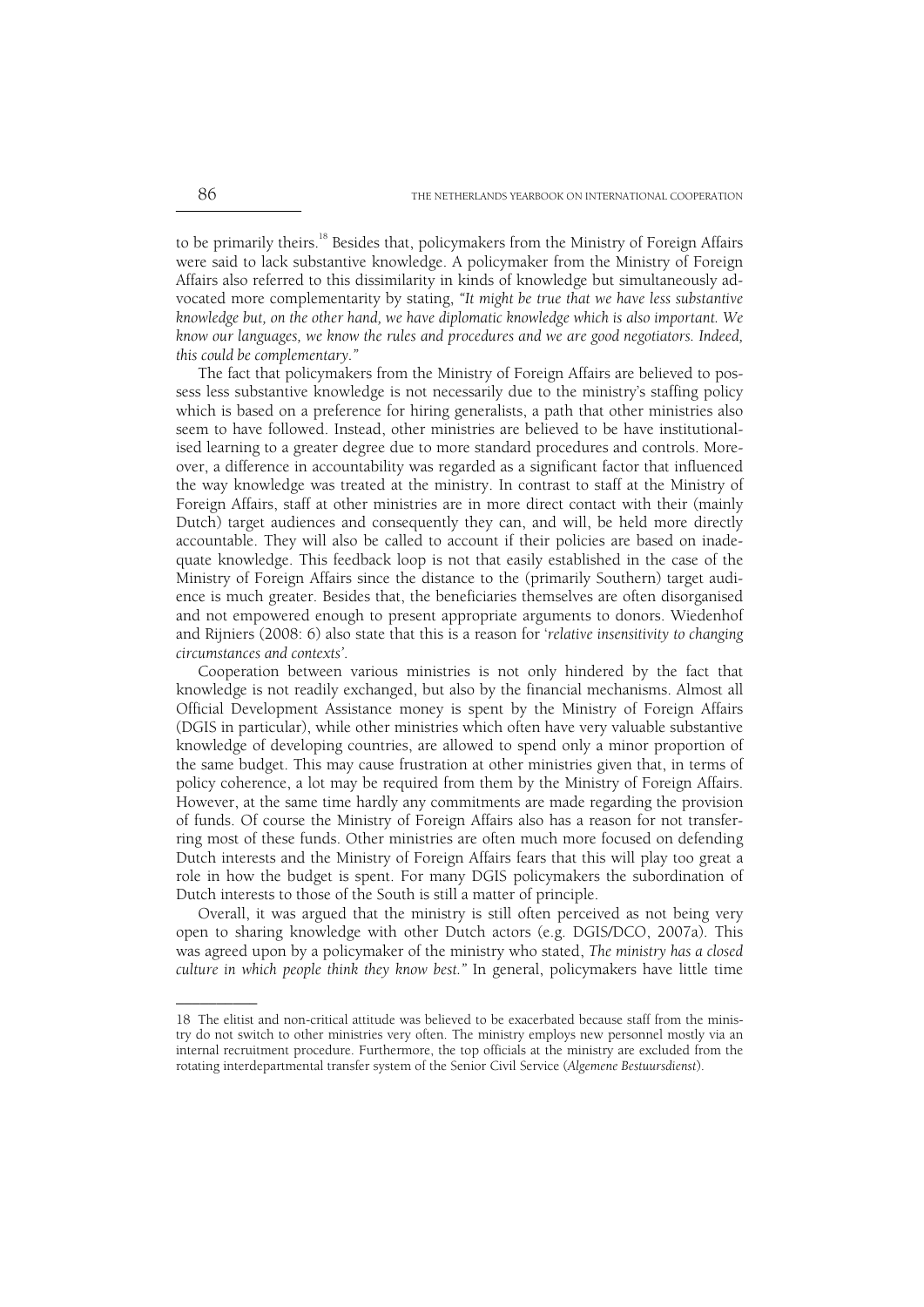and they have to be very selective as regards the knowledge they use. In this sense, it was argued that a lot of the knowledge produced by Dutch organisations was not considered to be very usable, especially because it does not provide enough clear solutions. Knowledge from international organisations (like the World Bank, UNDP, OECD/DAC and other donors) was thought to be of greater value. As one respondent mentioned, *"Policymakers tend to look 'outside' rather than 'inside' the Netherlands. The knowledge of NGOs, the media, and science, is regarded mostly as background noise and something rather time-consuming."* 

#### **The evidence domain**

It is clear that the Dutch academic development-oriented research landscape is very varied and, as some also say, fragmented. Although the richness of this diversity is widely acknowledged, it is felt that there is a need to coordinate the various research projects more effectively.

 First of all, it is apparent that organisations in the sector tend to be too ignorant of what other organisations are doing and that this may lead to a duplication of research (Ros-Tonen and De Vries, 2008). There is a need for greater cooperation among research organisations in the Netherlands, as this will also sharpen the focus and increase the visibility of Dutch research (RAWOO, 2005). In this light, the recent trend whereby universities that participate in national research school like CERES have established their own graduate schools in PhD training and Research Masters, might hinder this cooperation.

 Secondly, it was noted that the fragmentation also hindered the application of knowledge in policy. The Netherlands does not have a centralised research institute specialised in development-oriented research for policy as exists in other countries (e.g. the Overseas Development Institute in the United Kingdom), and the ministry has not encouraged the pooling of knowledge within one institute. Instead, the ministry stimulates the creation of networks or platforms in which various actors exchange knowledge. Even though these networks enable various development experts to meet, the main picture is still one of a lot of research organisations being separately in contact with, and funded by, the ministry.As one respondent argued, *"There are no natural knowledge lines."* This not only means an extra management burden for the ministry, but also a poor overview of existing knowledge.

 Many respondents from the academic research community felt that the ministry was insufficiently interested in Dutch research and that policymakers did not make a lot of use of the available knowledge. They were of the opinion that the ministry should do more to include the Dutch research community. During the interviews references were made to the existing stereotypes. The common perception was that policymakers regard them as only asking for funds and their work as not being useful to them.

 For policymakers it is important that research results are translated into operational solutions and presented in a useful format, which is often not the case. As one respondent mentioned, *"We don't read long reports, there is simply no time for that".* Another perceived disadvantage of research was that it was often not up-to-date and fo-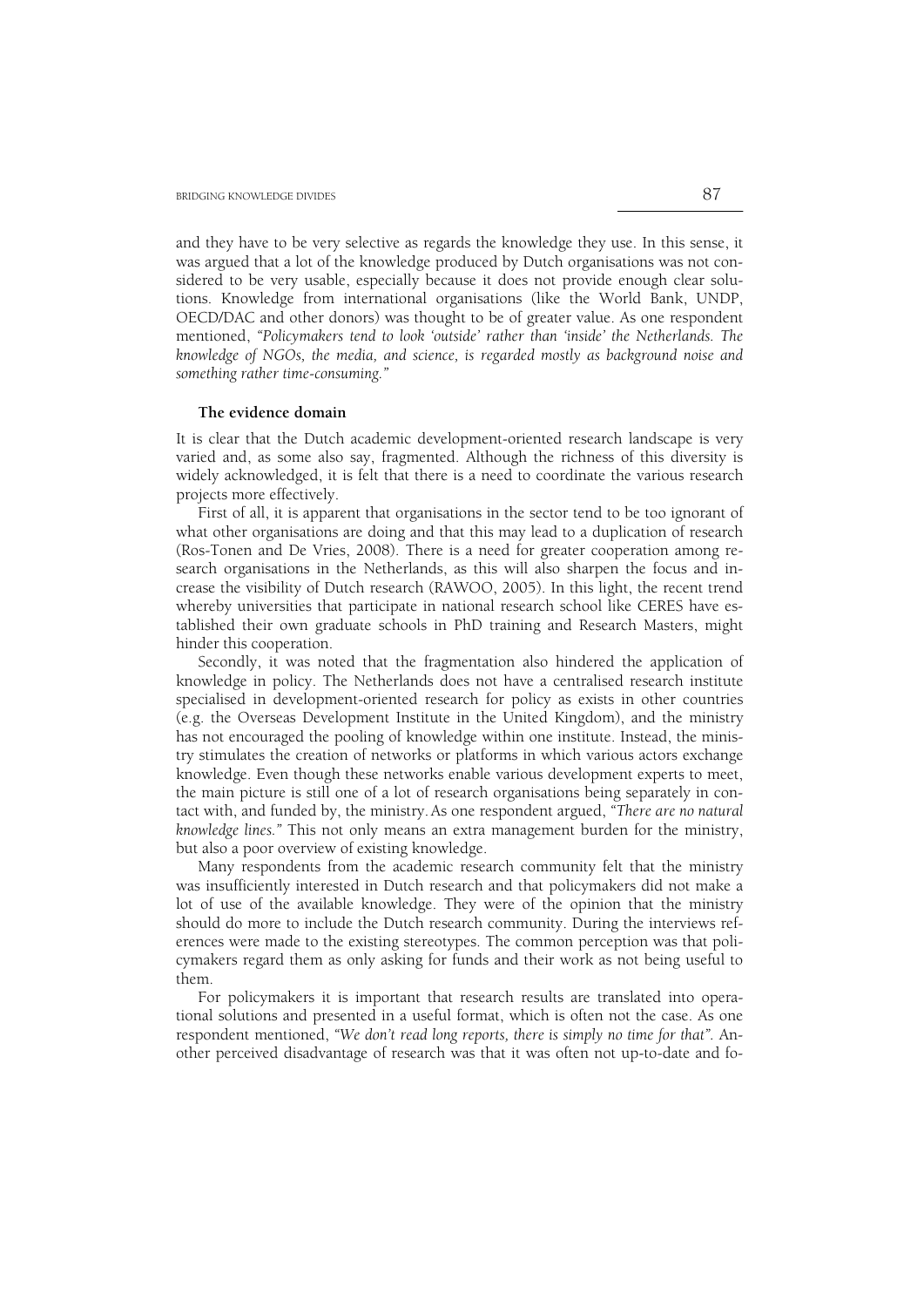cuses on excessively specialist areas. The incentive structure for research funds in which publications in journals and academic excellence are the central goals, was referred to as hampering the production of policy-relevant research. One solution could be to allow development relevance to be included as a criterion on which excellence is judged (see also Stremmelaar et al., 2009).<sup>19</sup>

 However, policymakers involved in knowledge management at the Ministry of foreign Affairs have also learned that *"Science needs free scope. Policymakers should provide it, and scientists should claim it. Terms of reference which are too strict defy the nature of scientific work"* (Wiedenhof and Rijniers, 2006: 337).

 A second component of the evidence domain, the Dutch development-oriented NGOs, is also known for its diversity. This can be considered a strength (Partos, 2008), but it is also believed to lead to fragmentation (e.g. Ros-Tonen and De Vries, 2008). A special concern in this respect is that the Dutch cofinancing system stimulates competition and waiting behaviour, which is not conducive to knowledgesharing. Plans to bundle knowledge in this sector, possibly in a knowledge centre, have been recently drawn up, but not yet put into practice (Aangeenbrug, 2008). While some NGOs have invested in joint knowledge programmes with research organisations, the knowledge exchange with policymakers has not really got off the ground. Even though some contacts with policymakers do exist, these are still mostly the result of personal relations.

 Within the practitioner sector there is increasing recognition of the fact that knowledge and its management are important and, indeed, this is an area in which many organisations have invested (Lock et al., 2008, Heres, 2007). However, practitioners seem to be especially ambivalent towards these investments, because they represent a time-consuming process whose benefits cannot be easily defined in term of poverty alleviation (Stremmelaar, 2009). Moreover, as one respondent stated, *"Practitioners are more in a to-do mode and this leaves little time for reflection."*

 It must be pointed out that a lot of practitioners feel that their skills are undervalued in the other sectors. The knowledge policy of the ministry is still felt to be based on an excessively narrow definition of knowledge and knowledge holders, in the sense that it still focuses primarily on academic research. On the other hand, it was claimed that many practitioners themselves would not be very willing to share their knowledge with policymakers because of distrust between them. The primary objection is that information on what went wrong in their projects, or where money was not spent successfully, might harm their position. In this sense the dependence on subsidies from the ministry could be said to have an adverse effect. However, one respondent also stated that NGOs that do not receive funds from the ministry were not that open to sharing their knowledge with policymakers either.

 The third sector that is part of the evidence domain, the corporate sector, is a relatively new player in the discussion on knowledge for development policy. Even though it is increasingly recognised that the corporate sector has a wealth of knowledge in relation to innovation, structural knowledge relations between businesses and

<sup>19</sup> It is to be noted that the CERES system of valuation of research output recognises both academic excellence as well as societal relevance (CERES, 2007).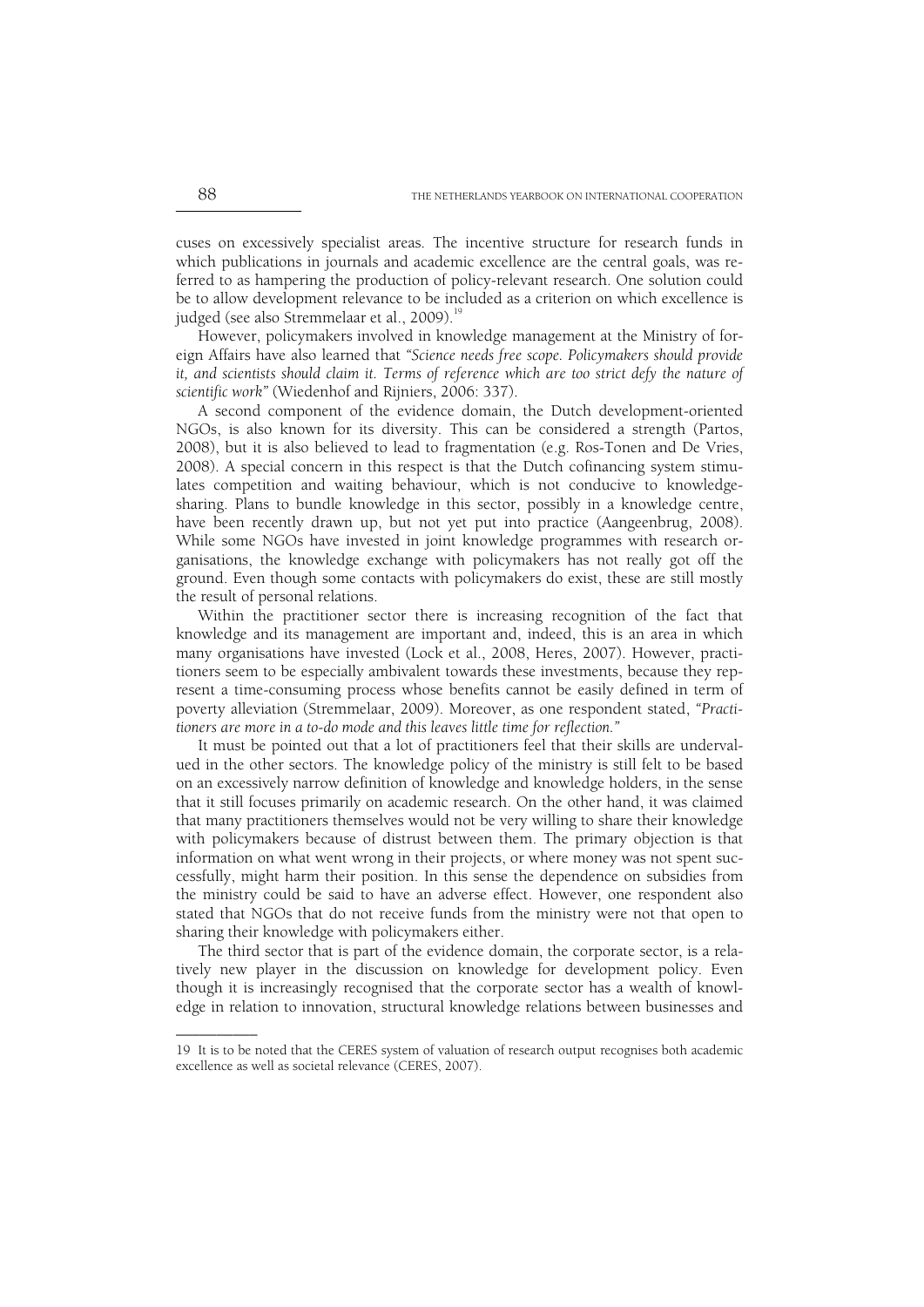the other sectors involved in development cooperation have not yet been formed to any substantial degree.

 While the ministry aims to establish more enduring links with the corporate sector, there is a considerable gap that needs to be bridged. Many policymakers are not directly engaged in knowledge relations with the corporate sector, and the benefits of such relations were not that clear to them. The latter makes clear that there is a need to define the knowledge available in the corporate sector.

# **The links domain: the role of DPRN in stimulating policy-research interactions**

The above suggests that, overall, there is a need for parties to get to know each other better and to exchange knowledge in a more structured way. It is in this that DPRN can play a role. This section highlights the problems and opportunities that DPRN encountered when stimulating intersectoral cooperation during its second phase. We specifically examine the way policymakers have been involved in DPRN activities.

 *DPRN's approach to stimulate intersectoral cooperation* 

In its first phase (2004-2007) DPRN facilitated regional expert meetings which were organised once a year by knowledge institutes specialised in that particular region. This led to annual meetings being organised for thirteen regions, resulting in a total of thirty-nine meetings during the first phase (DPRN, 2008). In addition, the DPRN Task Force instigated one thematic meeting per year. In the second phase (2008-2010) the approach shifted towards thematic processes organised by consortia consisting of at least two organisations representing different sectors. The processes can take one or more years depending on the year in which they start. As explained in the introduction, these processes were selected by the DPRN Task Force through a yearly open call for proposals.

 DPRN set several conditions to guarantee that meetings in the second phase were relevant for policymakers and oriented much more towards multisectoral agenda setting and cooperation beyond the subsidy period. As a result, meetings in the second phase are embedded much more effectively into processes that also include online information exchange, policy analysis, and a synthesis of policy-relevant research activities and development interventions (DPRN, 2007). With a view to stimulating the involvement of policymakers, it was a precondition for funding for them to be involved in agenda setting at an early stage of process programming (with it being preferable for them to be consulted in the proposal writing process) and to use relevant policy documents and policy relevant research as an input throughout the process. Outputs are required to include the identification of opportunities for future intersectoral cooperation (e.g. policy relevant research or other follow-up activities) and a policy statement, policy brief, or policy review. The processes can take one or more years depending on the year in which they start, and the budget of each process is around EUR 50,000 a year.

 DPRN facilitated fourteen processes in its second phase with forty-five organisations having been involved as organising parties. These processes were selected from a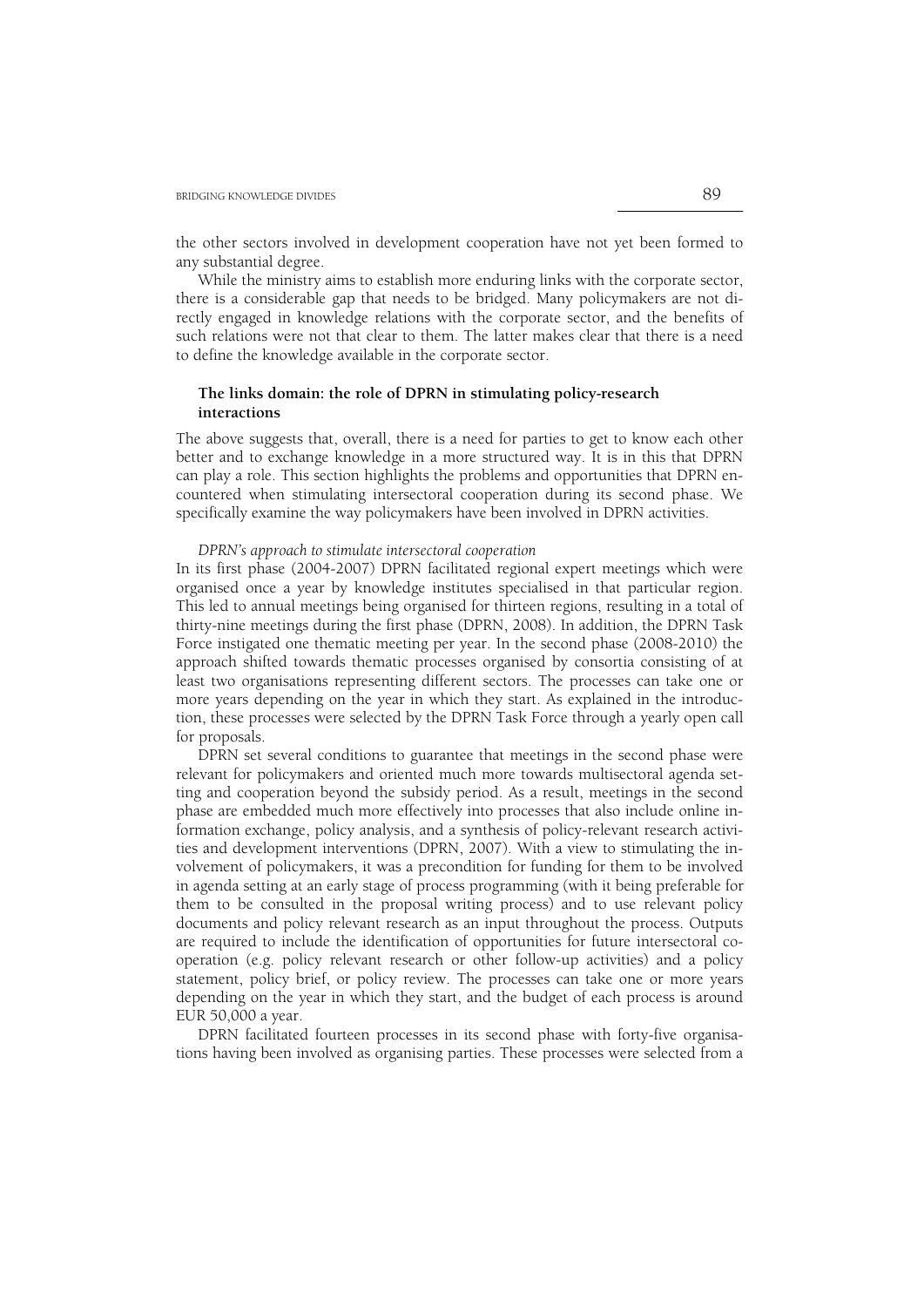total of sixty-eight submitted proposals. In addition to these processes, the DPRN Task Force continued to put general debates on the agenda, which in the second phase centred on the development architecture under the motto 'Structure follows strategy'. This brings the total of DPRN processes in the second phase (2008-2010) to fifteen (Table 1).

| Name of the process (duration) |                                                                                                                                                                           | Coordinating agency                                                                          |                  |
|--------------------------------|---------------------------------------------------------------------------------------------------------------------------------------------------------------------------|----------------------------------------------------------------------------------------------|------------------|
| 1                              | Structure follows strategy (3 yrs)                                                                                                                                        | <b>DPRN Task Force</b>                                                                       |                  |
| 2                              | Understanding development better (1 yr)                                                                                                                                   | MDF Training & Consultancy<br><b>BV</b>                                                      |                  |
| 3                              | Stimulating business development: another side of<br>microfinance (1 yr)                                                                                                  | <b>Triodos Facet</b>                                                                         |                  |
| 4                              | Value chain governance: how can NGOs, firms and<br>governments achieve social inclusions and poverty re-<br>duction? (2.5 yrs)                                            | Institute of Social Studies                                                                  | <b>CALL 2008</b> |
| 5                              | Gender mainstreaming trajectory (3 yrs)                                                                                                                                   | CIDIN                                                                                        |                  |
| 6                              | The GM soy debate: risks and benefits to sustainability<br>and livelihoods of genetically modified soy in Latin<br>America (1 yr)                                         | Solidaridad/Aidenvironment                                                                   |                  |
| $\overline{7}$                 | Supporting developing countries' ability to raise tax<br>revenues (1 yr)                                                                                                  | SOM <sub>0</sub>                                                                             |                  |
| 8                              | Commercial pressures on land: rethinking policy and<br>practice for development (1 yr)                                                                                    | Centre for Development Stud-<br>ies (CDS/RUG)                                                |                  |
| 9                              | Phosphorus depletion: the invisible crisis (1 yr)                                                                                                                         | Netherlands Water Partner-<br>ship                                                           | CALL 2009        |
|                                | 10 Fuelling knowledge on the social and ecological im-<br>pacts of agrofuel production: the generation of inter-<br>sectoral debate and interdisciplinary analysis (1 yr) | <b>Both Ends</b>                                                                             |                  |
|                                | 11 Singing a new policy tune (1 yr)                                                                                                                                       | MDF Training & Consultancy<br><b>BV</b>                                                      |                  |
|                                | 12 The knowledge triangle in developing countries: a<br>missed opportunity in university development coop-<br>eration? (1 yr)                                             | <b>Ghent University</b>                                                                      |                  |
|                                | 13 Civic Driven Change: implications for policymakers and<br>practitioners (1 yr)                                                                                         | Hivos                                                                                        |                  |
|                                | 14 Afghan-Central Asian water cooperation on manage-<br>ment of the Amu Darya river: connecting experts and<br>policymakers in the Lowlands (1 yr)                        | East West Institute                                                                          | CALL 2010        |
|                                | 15 Strengthening monitoring and evaluation in develop-<br>ment projects that deal with complex social contexts<br>(1 <i>yr</i> )                                          | Research Institute for Labour<br>and Society, Katholieke Uni-<br>versiteit Leuven (HIVA-KUL) |                  |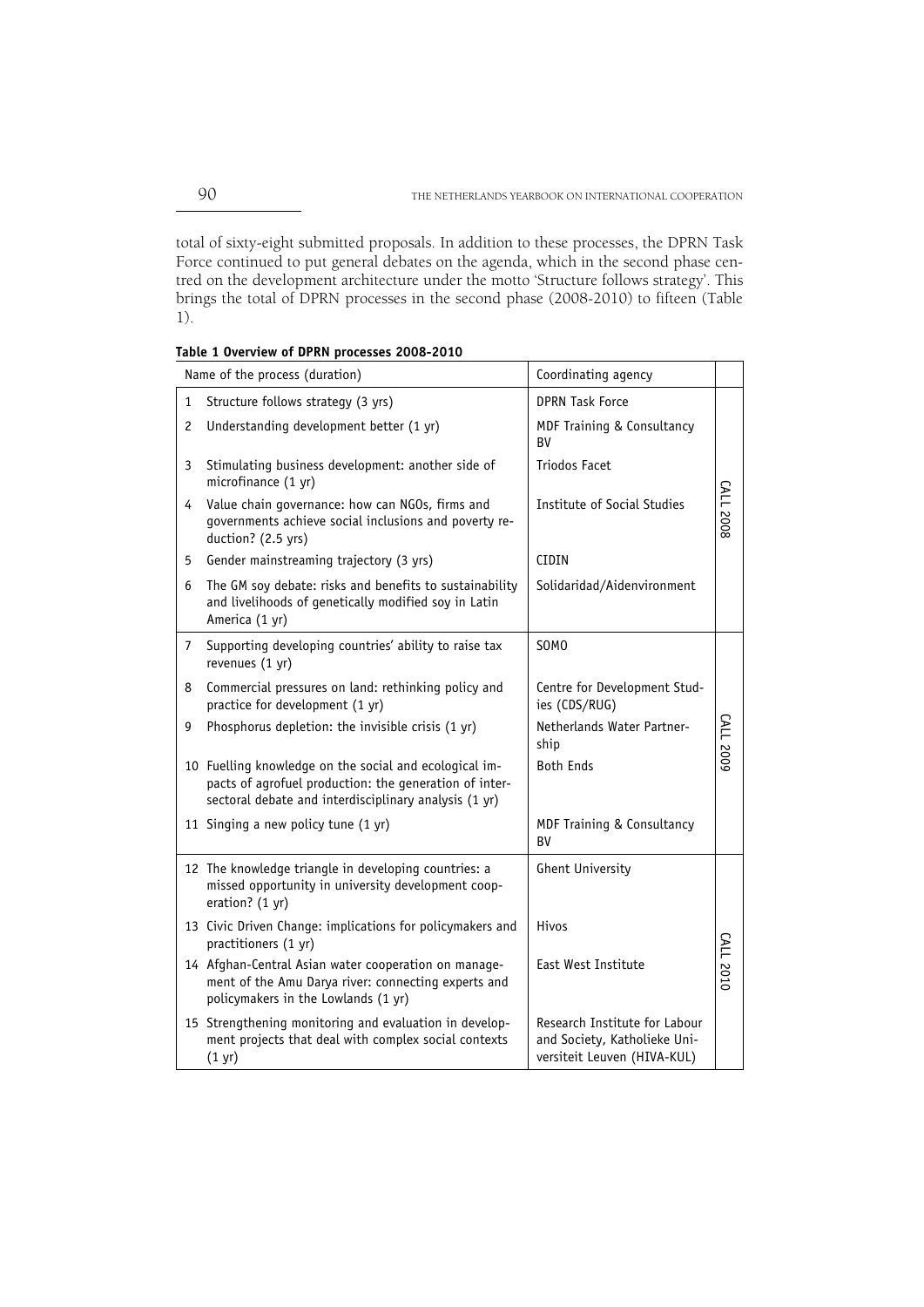––––––––––

# *The relevance of DPRN for the different sectors*

Generally, DPRN is thought of as relevant by the respondents.<sup>20</sup> They argue that the strength of DPRN lies mainly in creating 'shared values' among the different sectors. Getting to know each other and working together during a certain period in an output and outcome oriented way (the process approach) is regarded as beneficial for bridging knowledge divides and for breaking down stereotypes which, as stated in the previous section, are still very much present in the field of Dutch development cooperation (see also Stremmelaar et al., 2009). This applies to both the Task Force and to the parties that organise the processes facilitated by DPRN. The fact that DPRN is considered relevant is also confirmed by the large number of proposals received in the three application rounds and a recent external evaluation (Greijn, 2010).

 While, during the first phase, most of the meetings were organised primarily by research organisations, there has been more variety in the second phase. Of the fiftyfour organisations involved in the organisation of the fifteen processes, the largest proportion (46%) is formed by practitioners. They are represented by twenty-five organisations, of which four are involved in more than one process. The research community is represented by eighteen organisations (33%), of which four are involved in more than one process. The private (for profit) sector is represented by six organisations (11%), of which one is involved two processes. Policymakers are represented by four organisations (8%). The Dutch Ministry of Foreign Affairs is involved as a coorganiser in three processes. In addition, there is one organisation (Lokaal Mondiaal/Vice Versa) which can be categorised as 'other' (2%), and which is involved in two processes.

 The coordination of the fourteen facilitated processes is in the hands of six practitioner organisations, five research organisations, and two private organisations (one of which is responsible for two processes) (Table 1). The broadening scope with regard to the organising parties under the new approach was generally appreciated and the various sectors were said to now have more ownership in the processes.

 The twenty-three meetings that have been organised in the first two and a half years of the second phase have attracted a large number of participants (a total of 1,300 until August 2010), of which 33% were practitioners, 32% were researchers, 17% were people from the private sector, and 14% were policymakers. Comparing these figures to those of DPRN's first phase shows that the percentages of practitioners (34%) and researchers (37%) were quite similar and these can therefore still be regarded as being the main target groups. The involvement of the corporate sector, which was not included as a separate target group in DPRN's first phase, can be regarded as a success. Even though this category still includes many consultants, the involvement of larger companies has increased. The figure for policymakers has gone up slightly (from 10% to 14%) although, as in Phase I, it is still the category with the lowest level of participant involvement.

 The participant ratings of the meetings provide an indication of the involvement of the different sectors, although it has to be said that meetings are just one of the activi-

<sup>20</sup> It should be kept in mind here that the interviewees were directly or indirectly involved in DPRN and hence were already open to bridging research-policy divides.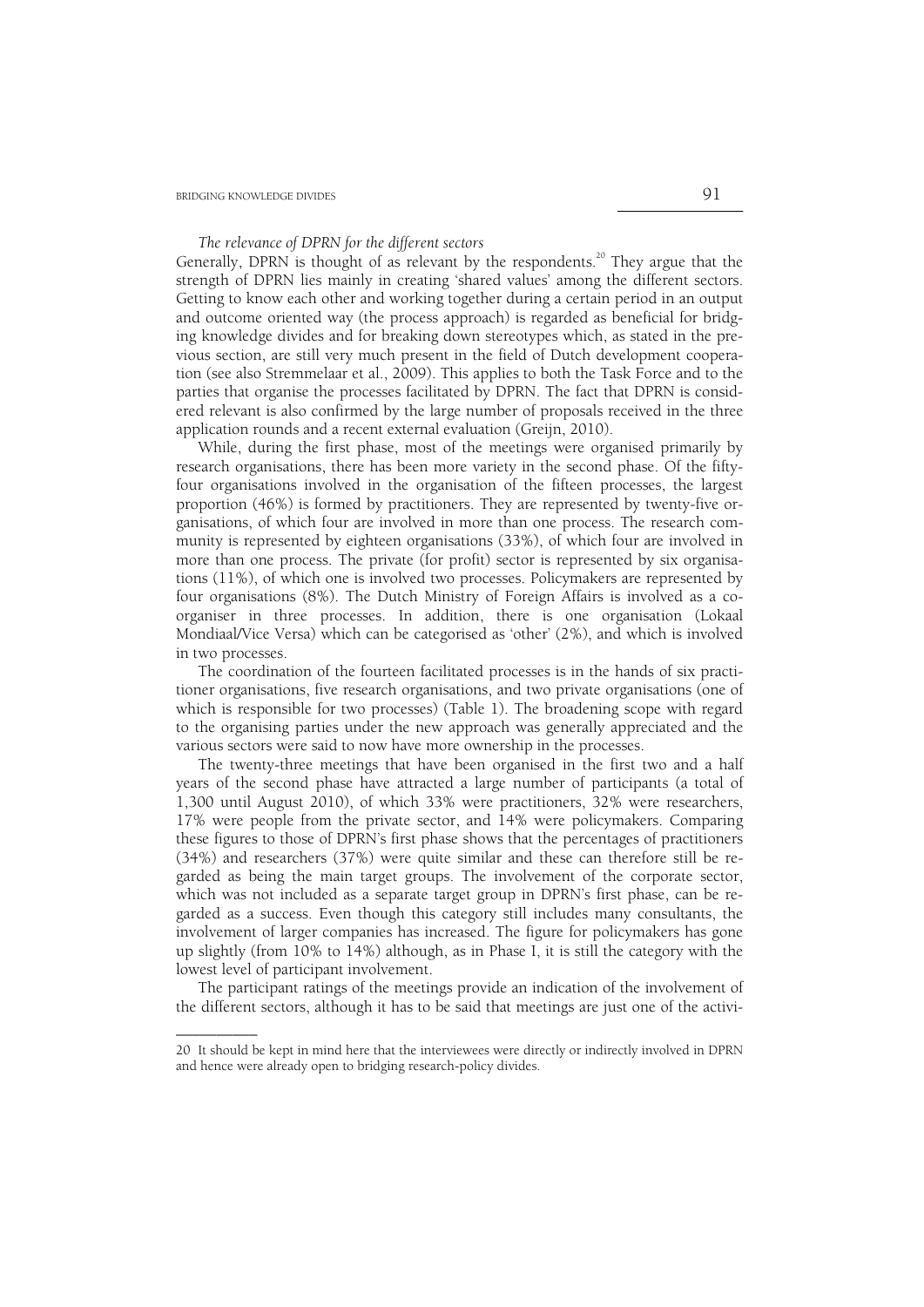ties carried out during DPRN's second phase. Through the process approach, in which DPRN (2007: 9) intends to move '*beyond meeting each other and set the stage for exploring common ground and opportunities for multi-sector agenda setting and cooperation'*, a whole other range of activities are also part of the processes.<sup>2</sup>

# *Policymakers' involvement*

Policymakers have been involved in all DPRN processes, either as co-organisers, agenda setters or participants.<sup>22</sup> In four processes policymakers were involved as coorganisers.

- i In the 'Structure follows strategy' process that discussed the future Dutch strategy and organisation for International Cooperation, the DGIS observer in the DPRN Task Force was heavily involved in the inception of the process. In the second year of this process, the AMAD-OS, a high-level policymaker at DGIS, chaired several discussion groups and played a major role during a public meeting. The involvement of the AMAD-OS helped to raise the interest and involvement of other policymakers (including the Minister of Development Cooperation) in the process. A total of eleven policymakers from various DGIS departments<sup>23</sup> participated in the working group meetings (19% of the total), and twenty six policymakers and politicians in the public meeting (28%).
- ii In the 'Gender mainstreaming' process that is aimed at reviewing and stimulating informed debate on women's empowerment and gender equality strategies, DGIS' Emancipation Unit of the Human Rights, Emancipation and Peacebuilding Department  $(DMH)^{24}$  was involved in proposal writing. Staff from this department sit on the process's steering committee, and are involved as such in every step of the process. Eight policymakers from various departments of the Ministry of Foreign Affairs were interviewed for papers that were written in the first year of the process. Five DMH staff (10% of the total) were present at the expert meeting, and one (2% of the total) at the public meeting. In the second stage of this process, which examines gender mainstreaming in different policy areas, efforts are being made to involve policymakers from other departments.
- iii In the 'Tax revenues' process, which aims to stimulate and advance initiatives of various actors to raise developing countries' tax-raising capacity for development,

<sup>21</sup> Such as report and (research) paper writing, drawing up inventories of related research and policy documents, organising research write shops and online discussion forums, writing policy briefs and summaries of research reports, and preparing documentary materials.

<sup>22</sup> This section discusses the eleven processes that were approved in the first and second call for proposals. The four processes that were approved in the third call, and which started in April 2010, are still at too much of an early stage to assess here.

<sup>23</sup> The Ministry of Foreign Affairs has six regional departments and ten policy theme departments, six of which are specifically relevant to international cooperation. These six deal with Human Rights, Emancipation and Humanitarian Aid (DMH), Sustainable Economic Development (DDE), Climate, Energy, Environment and Water (DME), Social Development (DSO), Effectiveness and Coherence (DEC), and Fragility and Peacebuilding (EFV).

<sup>24</sup> Before October 2009 the Emancipation unit was part of the Social and Institutional Development Department (DSI).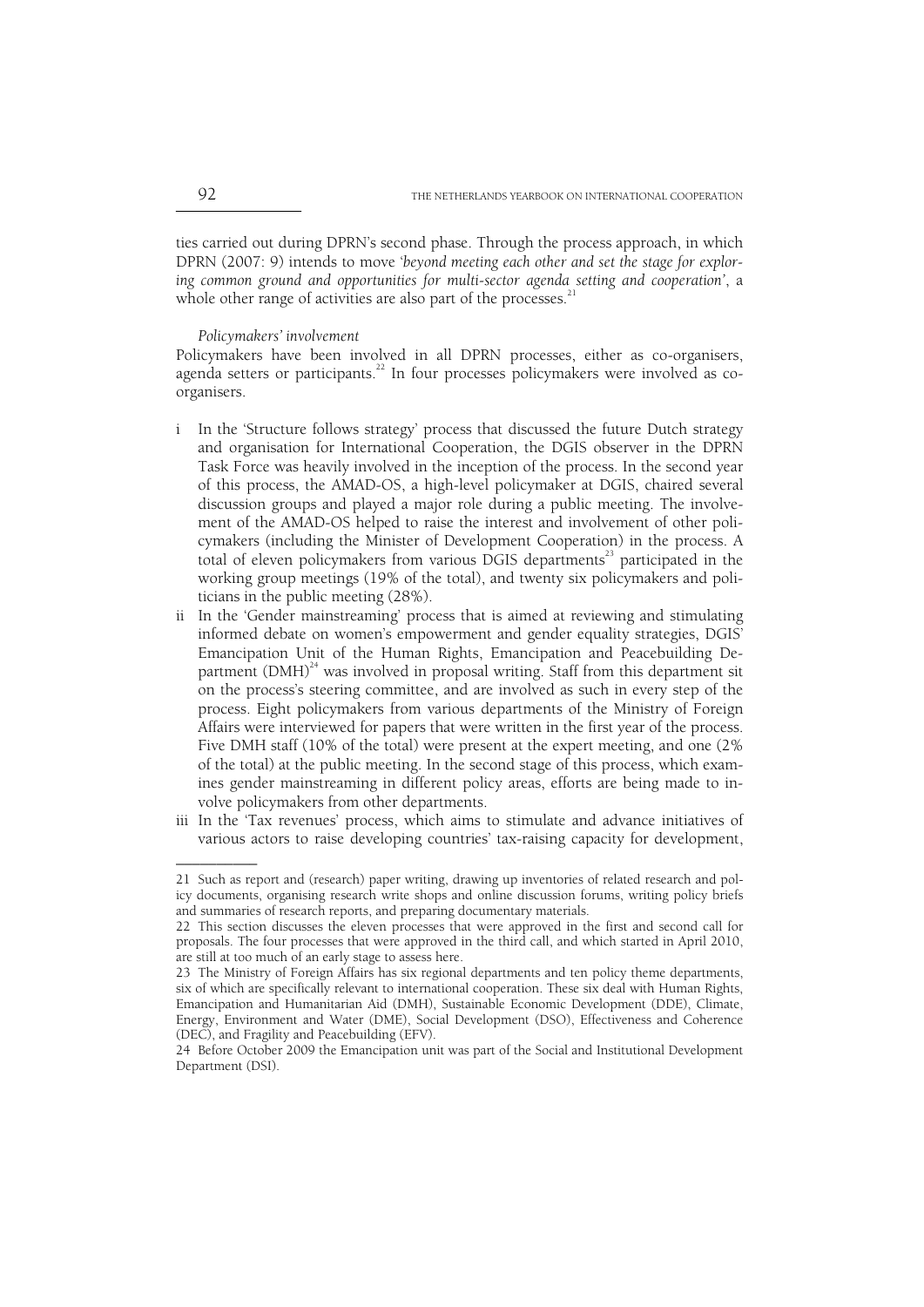DGIS staff from the Effectiveness and Coherence Department (DEC) were involved in proposal writing. They significantly influenced the selection of themes for the three research papers that were written for this process. Although the policymakers had hardly any information about the research during paper writing, contact was re-established when an expert meeting was organised at the end of the process. The DEC policymakers played an active role during the meeting, which they greatly appreciated. A total of nine policymakers (23% of the total) (including three from the Ministry of Foreign Affairs, one from the European Union and three politicians) participated in the expert meeting.

iv In the 'Value chain governance' process, which addresses the question of how NGOs, firms and governments can achieve inclusion and poverty reduction through a value chain approach, the International Affairs department of the Ministry of LNV was involved as a co-organiser, but most intensive contacts were maintained from the beginning with the DGIS Sustainable Economic Development Department (DDE). Six policymakers participated in the first meeting (12% of the total), four from DGIS/DDE, one from LNV, and one from the Ministry of Economic Affairs. Contacts with them loosened during the phase in which scientists wrote several research papers. The final event, scheduled for September 2010, will reestablish the contacts with policymakers and discuss a future joint knowledge agenda on the issue of value chains.

In four other processes the Ministry of Foreign Affairs was involved in the agenda setting of the processes.

- i In the 'Understanding development better' process, which centred around a threeday conference on development perspectives and the aid-development link, two DGIS officials were involved in the design of the conference and the writing of position papers. Each of them led a workshop and another one, the current AMAD-OS, sat on a panel on the closing day of the conference. A total of ten (10%) policymakers participated, nine of whom came from various DGIS departments and one from a foreign ministry. This relatively low proportion can probably be attributed to the large time investment and the lack of direct operational use of the process outcomes.
- ii The 'Singing a new policy tune' process, a follow-up to the 'Understanding development' process, attracted considerable interest from DGIS from the beginning, as it aimed to formulate a policy theory. Consequently, quite a number of policymakers, mostly from several departments of the Ministry of Foreign Affairs, were actively involved in the first two meetings: eleven (35%) and thirteen (21%), respectively. The meeting structure and outcomes were, however, disappointing for most of them, and their interest waned. Their participation in the last three meetings – one centring on a policy theory on fragile states and two general debates on policy theory and global citizenship, respectively – dropped from 17% in the third meeting to 5% in the last one (which was appreciated more by participants from other sectors, particularly NGOs).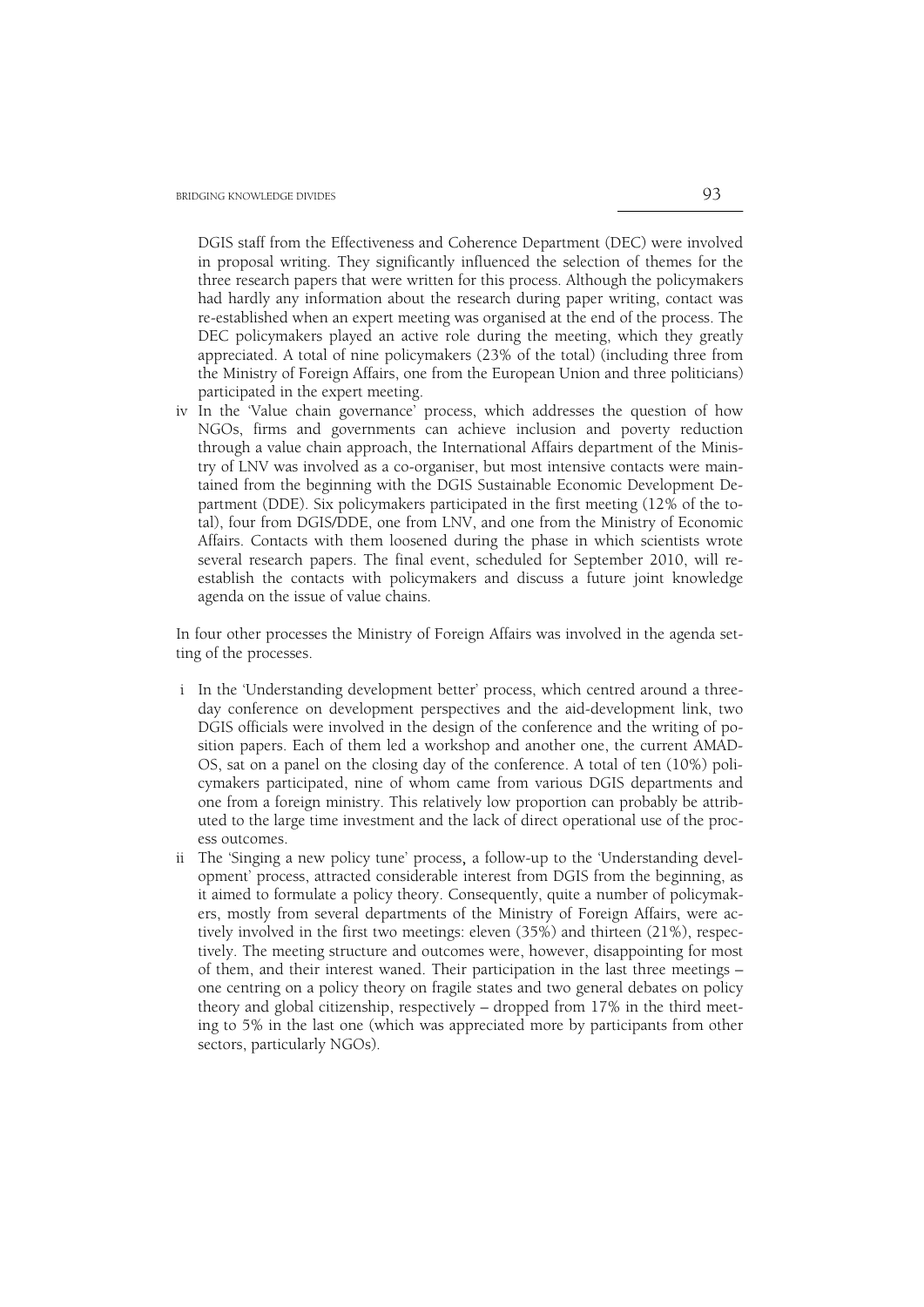- iii In the 'Microfinance' process, a debate on how microfinance can be linked to business development services, the organisers consulted a senior official from DGIS/DDE in the proposal writing phase on the ministry's knowledge needs, and he was actively involved in the three seminars that were organised. However, when reflecting on the process, he considered the themes addressed as insufficiently innovative and relevant to the ministry. Representatives from the Ministry of Economic Affairs were also involved in the meetings, which allowed them to receive an update on microfinance discussions in the field of development cooperation. The proportion of policymakers in each of the three seminars was restricted to 5-8%.
- iv In the 'Commercial pressure on land' process which aimed to rethink land policies and practice for development and to find a coordinated response to effects of increasing commercial value of and interest in land worldwide, the organisers consulted DGIS/DDE staff during proposal writing who considered the topic to be of interest to the ministry. A policymaker from the department participated in the seminar and the AMAD-OS gave an opening speech. Although only two Dutch policymakers participated, twenty-one foreign policymakers from developed and developing countries took part in the seminar, bringing the total proportion of policymakers to 23%. Most of the international participants came from the International Land Coalition (ILC) network, one of the process organisers. Although the seminar attracted a lot of policymakers, communication with them stopped after the seminar and the policy recommendations generated by the process was not followed up.

Lastly, there were three processes in which policymakers acted as participants or target groups.

- i In the 'Agrofuels' process that was intended to ensure that policymakers were informed more effectively about the effects of agrofuel production on people and the environment, policymakers from various ministries participated. The link with the Ministry of Foreign Affairs was established mainly through one of the organisers, Mekon Ecology, that was hired by the ministry to coordinate an interdepartmental consultation on biomass. The process organisers produced a review paper on agrofuel policies and their underlying assumptions, for which policymakers from the Ministries of Foreign Affairs, Economic Affairs, LNV and VROM were interviewed. Four officials belonging to three of these ministries (not LNV) participated in a seminar (15% of the participants). The ministries were keen on participating because the Netherlands is supposed to adopt a position in the lively EU debate on agrofuels. The research revealed striking differences between the viewpoints of the ministries and thereby highlighted the need for more coherent policies.
- ii In the 'GM soy debate', which aimed to facilitate an informed debate about genetically modified soy, the participation of policymakers from the Ministry of Foreign Affairs was problematic for two reasons. The organisers aimed to involve them from the start, and offered then a seat on the process steering committee. However, the policymakers refused because they believed that the agenda of the process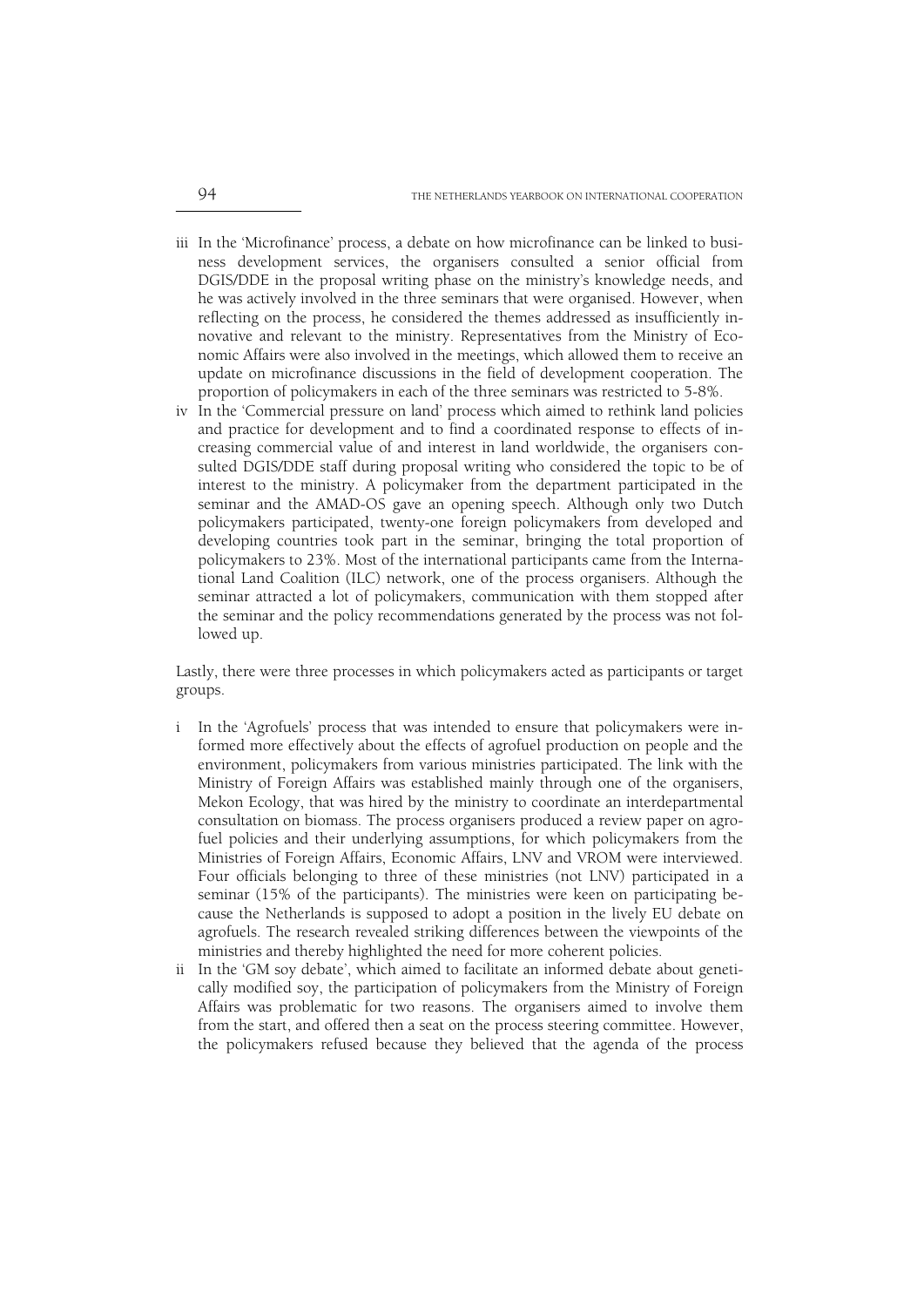would be dominated too much by Northern interests $^{25}$  and that it would bypass the Round Table on Responsible Soy, which is co-facilitated by the Ministry of Foreign Affairs.<sup>26</sup> This is an example of what in the CEL framework is referred to as diverging narratives or discourses. The organisers were unable to convince the ministry with a 'narrative' that corresponded with their own discourse, as a consequence of which they were not seen as legitimate partners. Even though ministry staff were not that enthusiastic about the process, two other ministries (LNV and VROM) were, primarily because these ministries were expected to propose sustainability criteria for the admission of GM crops to the European Parliament by December 2009. In this sense the organisers benefited from this policy opportunity while their narrative was in line with that of these other two ministries and their research operationally useful. Indeed, three of the five policymakers present at the stakeholder conference came from LNV and two others came from VROM and DGIS. Together they formed 7% of all participants.

iii Finally, the 'Phosphorous depletion' process, which was aimed at raising policy awareness of the threats of phosphorous scarcity as an essential nutrient for farming, was primarily targeted at the Ministries of LNV and VROM. These ministries were already represented in the Nutrient Flow Task Group (NFTG), on behalf of which the organisers implemented the process. The relations with policymakers at the start of the process were, however, poor. An interesting policy opportunity arose when the organisers partnered the Technology Assessment Steering Committee that was appointed by LNV to advise the minister directly on important strategic issues. The Steering Committee became interested in the research carried out by one of the NFTG members and decided to publish a policy memorandum on the topic. The organisers of the phosphorous process took the opportunity to organise a seminar right after the Steering Committee's press event in which the policy memorandum and research were presented. Seven policymakers (17% of the total) participated in the seminar, four from LNV, one from VROM, one from Economic Affairs, and one from a Swedish ministry. At the end of the process another seminar was organised in Brussels at which fourteen policymakers were present (30% of the total). Most of these were European politicians, plus German and Swedish ministry staff and one person from the Ministry of LNV.

 *Perceptions as regards policymakers' involvement* 

All the processes show that it is effective to link up with specific policy opportunities (for example the 'Agrofuel' process that aligned with an EU debate on biofuels in which the Netherlands had to take a position). With regard to this, policymakers pro-

<sup>––––––––––</sup>  25 They argued that Southern partners were not sufficiently involved in the process, despite the fact that three members of the steering committee were from Brazil and Argentina, the research was carried out with two partners from the same countries, and eight people from developing countries participated in the stakeholder conference.

<sup>26</sup> The organisers argued, however, that the GM soy process was merely meant to seek a scientific basis for the discussion on GM soy, so that the discussion in the RTRS could be more clarified and strengthened – a standpoint shared by stakeholders involved in both the RTRS and the DPRN process.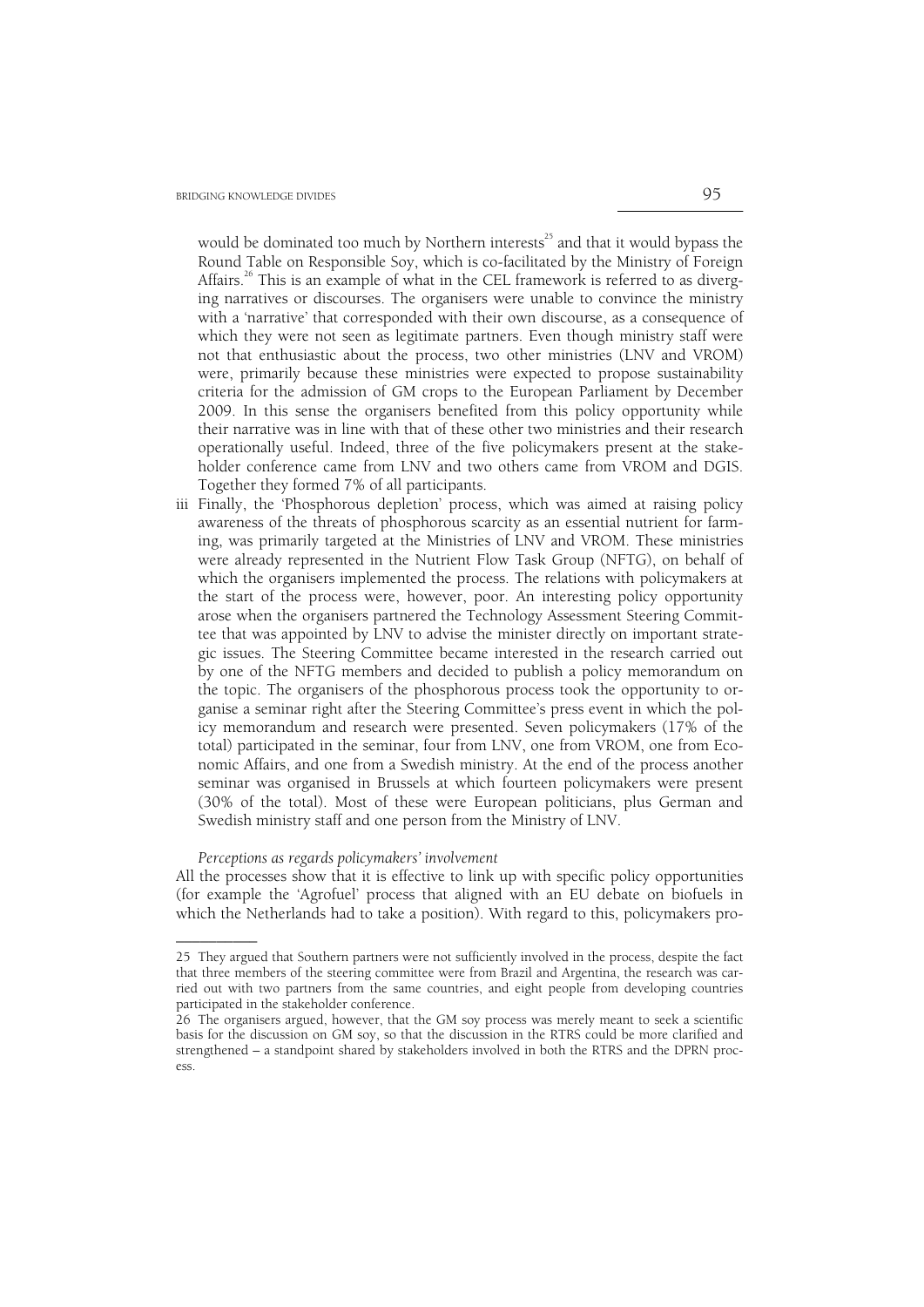posed that processes could be more strategically aligned with other knowledge projects in which they are involved, such as issues discussed in interdepartmental working groups. They argued that this would be more beneficial in terms of their time investments. On the other hand it must be said that DPRN has succeeded in placing new topics on the policy agenda, especially through processes in which policymakers had not been involved from the start. Related to this is the fact DPRN can act as a catalyst to inspire stakeholders to organise or finance new activities related to the process. This was the case with regard to at least six out of the eleven processes discussed.

 Most of the interviewed policymakers think of DPRN as relevant. As one of them mentioned, *"There are enough seminars where we meet each other, but DPRN offers the opportunity to work with each other in-depth".* They state that they especially need scientific underpinning of their work but, at the same time, they stress that it has to be useful in practice. They argued that more concrete policy advice could be given and that these should be made clearer in DPRN reports. Tension was also discernable between the output that scientists and policymakers prefer (publications in journals versus policy briefs), and the fact that it may take considerable time for organisers to resolve this (e.g. by rewriting policy papers as journal articles, as in the 'Gender mainstreaming' process, and by translating a scientific report into policy briefs and popular publications as occurred in the 'GM Soy debate').

 Overall, for most of the processes, the organisers were content with the policymakers' involvement. Especially in the thematically specialised processes, intensive contacts evolved with policymakers from thematic policy departments. Because most relationships are established with policymakers from specific divisions or units, it is often not realistic to expect policymakers to make up 25% of the meeting participants (as being one of DPRN's four target groups). For that reason we have to keep in mind that the quality of the established research-policy linkages is more important than the quantity of participating policymakers.

 The involvement of policymakers in more general processes ('Structure follows strategy', 'Understanding development better', and 'Singing a new policy tune') was more complicated. Even though DPRN was fortunate enough to have the AMAD-OS and a number of other high-positioned policymakers involved, convincing DGIS staff to join these processes required extra effort mostly because many see this as not being directly useful for their daily work. Even though policymakers argued that these processes are potentially very useful as they allow discussions on the future direction of development policy as a whole, they also mentioned that more thought must be devoted to the setup of these processes. In particular, the planning of in-depth discussions would require more preparation time. Respondents also identified a dilemma between the need to involve well-informed experts for in-depth discussions about development cooperation and the need to broaden the scope of the discussion to international cooperation involving new actors, which contributes to the superficiality of the discussions. New actors (particularly from the corporate sector) that were involved in the discussions often felt that they were excluded for not being familiar with conventional development jargon.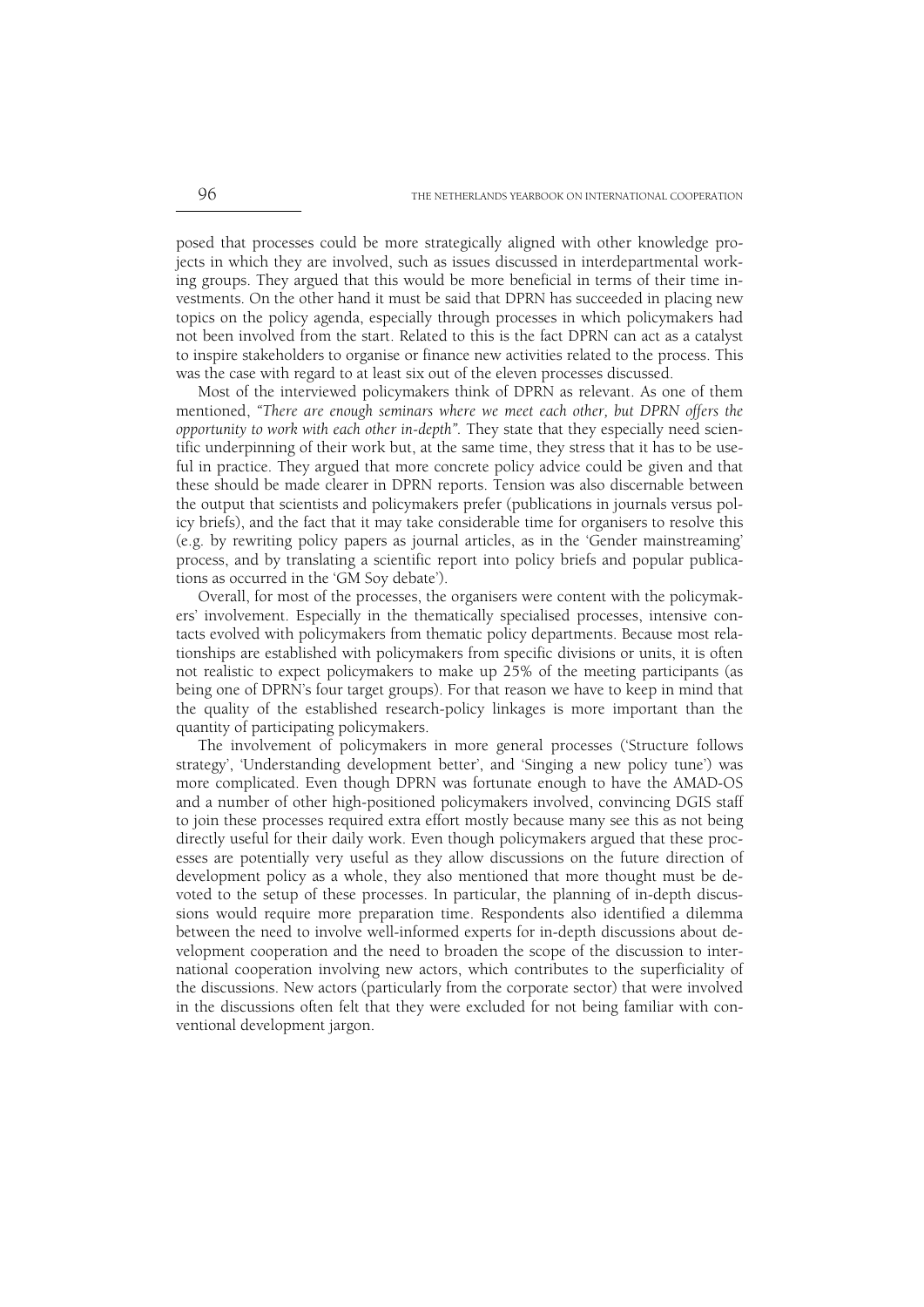## **Discussion: the way forward**

As stated in the recent Scientific Council for Government Policy report about the future directions of development cooperation (WWR, 2010), professional aid is to be based on profound knowledge – both in the diagnosis, implementation and evaluation. However, this study has shown that effective research-policy links cannot be taken for granted and require deliberate efforts to bring development experts from different sectors together and promote development-relevant research and its uptake into policy. These efforts are also needed when DPRN in its current setup comes to a closure after 2010. This requires political will, funding and brokerage.

 A recent external evaluation recommended continuing some of DPRN's functions which were regarded as very useful in the field of development and international cooperation (Greijn, 2010). The report specifically mentions the '*niche for a low-threshold window to support inspired and dedicated individuals from the research, NGOs or corporate sector to initiate processes with the aim being to get important issues on the policy agenda or to develop innovative ideas that can contribute to more effective policies and practices'* (Ibid.: 19). The report therefore recommends maintaining a DPRN-style call for proposals that can act as an incubator for more substantial follow-up. WOTRO is suggested as a channel for such a mechanism because it provides a context that permits funding for follow-up research.

 Complying with this recommendation would help ensure that research is properly embedded in the policy and practitioners' domains and that it aligns better with policy narratives and responds to issues for which policymakers are seeking a solution. It also coincides with WOTRO's task as a broker of policy-relevant knowledge in Knowledge Platforms (*Kenniskringen*), where policy opportunities can be identified. However, a few pitfalls need to be pointed out.

 First, in order to enhance the chances for uptake by policymakers, special thematic calls may be needed that address specific knowledge needs in processes that are to be aligned with certain interdepartmental consultation groups (which would also contribute to greater policy coherence) or which are targeted at specific policy opportunities. This may lead to a more strategic approach and a more systematic way of knowledge building and exchange. However, room must also be reserved for processes that address innovative themes which do not necessarily fit into the predefined policy areas of interest, but aim to place new issues on the political agenda.

 Second, there is the question of whose knowledge is channelled to policy. The majority of the facilitated DPRN processes in the second phase – nine out of fourteen – are coordinated by non-academic institutions (NGOs and private organisations), which are generally more inclined towards generating policy and practice-oriented debate than academic institutions, whose activities tend to be oriented primarily towards publications. The question arises of whether embedding a DPRN-like initiative in WOTRO, whose mission is focussed on research, is not going to stifle innovative ideas from organisations which aim to influence the policy agenda through lobbying and awareness-raising rather than through research. Installing a steering committee in which representatives from the policy and practitioners' sector are well represented could help prevent this.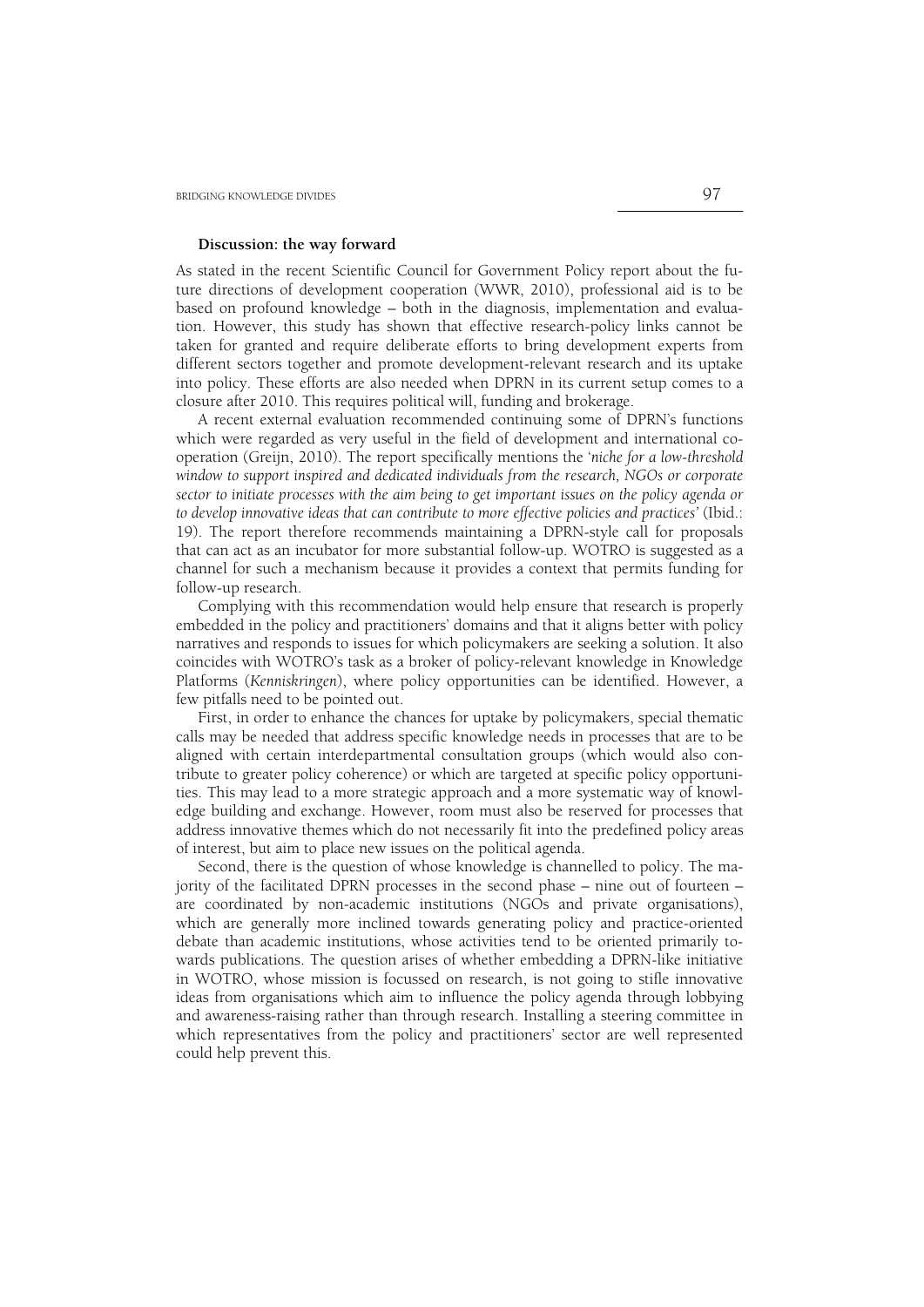Third, embedding a DPRN-style structure in the scientific community requires specific attention to be paid to ways of channelling scientific information to policy and practice in order to make it operationally useful to these sectors. As mentioned before, knowledge relevant to policy and practice brought together in DPRN-like processes requires repackaging in a form and language that is 'digestible' for policymakers and practitioners. Specific incentives and expertise are needed to this end, since researchers are valued on the basis of academic excellence and do not always have the time and capacity to get the results of their work to the end users in development cooperation. The Broker (a Dutch journal which is intended to contribute to evidence-based policy making) and specialised freelance science writers could play a role here.

 Fourth, research is not the only relevant follow-up activity to DPRN-like processes. Sometimes more time is needed for awareness raising and lobbying to get or maintain an important issue on the policy agenda – not only in the Netherlands but also at EU level. In such cases the mobilisation of multisectoral platforms is a more logical follow up than a research proposal. It would mean that additional channels need to be created and it also requires a flexible attitude on the part of the financing organisation with regard to predefined outcomes and follow-up plans.

 Finally, effective research-policy links require more 'commitment to knowledge' in policy than is actually the case (WRR, 2010: 207). Despite considerable improvements in the past five years, knowledge management within the Ministry of Foreign Affairs needs further improvement based on increased openness towards learning from other ministries and sectors, a more critical attitude, and more investments in the ministry's institutional memory.

#### **Conclusions**

In order to assess the hurdles faced when fostering more effective research-policy linkages in the field of Dutch Development Cooperation, this paper analysed the functioning of DPRN and the context within which it operates employing the RAPID CEL framework. Within this framework, research uptake is seen as a function of the interaction of the political context (actors and institutions involved in policy making), evidence (actors and institutions involved in research), links between researchers and policymakers (such as policy networks), and external forces (such as international policy agendas) (Court et al., 2005). This paper did not pay a lot of attention to the external context and focused instead on the factors that help or hinder effective researchpolicy links in the Netherlands.

 With regard to the political context, the focus on embedded knowledge and partnerships within current Dutch development-oriented research policy paved the way for the Ministry of Foreign Affairs to formally address the growing gap between research and policy and to foster the interaction with and between knowledge holders from different sectors. In terms of the CEL framework the ministry focused again on the evidence and links domains and this resulted in a revaluation at the ministry of research produced by Dutch institutions and to financial support to DPRN and related initiatives like the IS Academies and The Broker aimed at bridging the science-policy gap. At the same time, the ministry's internal knowledge management is having a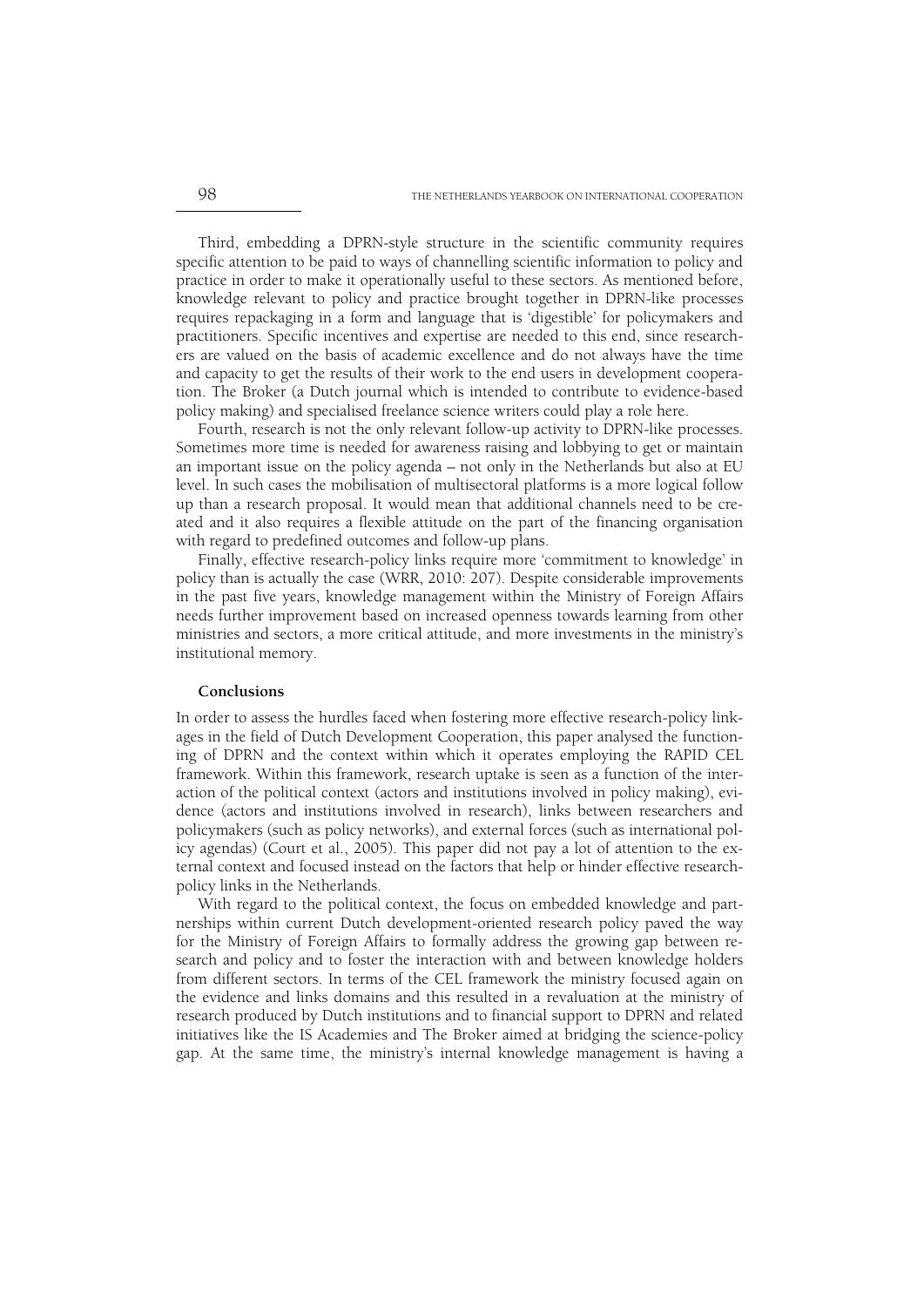negative effect on the engagement of policymakers in knowledge activities and policyscience interactions. The ministry's personnel strategy lacks incentives for learning and does not account for a structured spread of knowledge throughout the organisation. The ministry's political culture and lack of openness are neither conducive to learning from other sectors, or other ministries for that matter. The appointment of the Ambassador in General Service of Development Cooperation (AMAD-OS), whose task it is to address these aspects, might improve the situation.

 As far as the evidence domain is concerned, the fragmented knowledge infrastructure and the knowledge divides between the different sectors hinder effective researchpolicy linkages. The knowledge generated by scientific, practitioner and corporate organisations does not flow between them and the Ministry of Foreign Affairs in a very structured manner. All too often, stereotypes hamper knowledge exchange between the sectors and effective research-policy links. Another hindrance is the presentation of research results in a form that is not useful nor 'digestible' for policymakers.

 A key factor identified as being crucial for the fostering of effective research-policy linkages in the links domain, is the capacity of organisers to align with policy narratives or discourses and identify specific policy opportunities. Second, the ministry must regard the organisations involved as legitimate partners. For most DPRN processes this was the case, with the exception of the GM Soy debate in which the Ministry of Foreign Affairs abstained from participating as a result. Third, a sense of urgency might help. For example, the need to propose sustainability criteria for the admission of GM crops to the European Parliament stimulated the Ministries of VROM and LNV to become involved in the 'GM Soy debate'.

 Finally, the processes show the importance of continuous communication and feedback with policymakers. While the commitment of policymakers to contribute in most of the processes is quite high, policymakers were not informed continuously throughout some processes, especially those which initially focus on paper writing or around one event. Letting policymakers participate in a steering committee of the process, as in the case of the 'Gender mainstreaming' process, is one possible solution. On the other hand, space must also be created for processes in which contacts with policymakers still have to be sought. DPRN provided this space for three processes ('Phosphorus depletion', 'GM soy debate' and 'Agrofuels'), which succeeded in putting new issues on the policy agenda. Improving communication in the sense of making DPRN reports more accessible for policymakers by translating scientific information into concrete policy recommendations and operational knowledge, is also a point of concern.

 Interestingly, the fact that staff from other ministries (VROM, LNV, Economic Affairs, Finance and Defence), also become involved in DPRN processes shows that DPRN processes potentially contribute to interdepartmental cooperation. Four processes specifically helped policy coherency issues to be addressed. This is particularly important with regard to the trend to consider Development Cooperation as part of a broader International Cooperation strategy. It also helps overcome the difficulties related to knowledge exchange between different ministries involved in International Cooperation.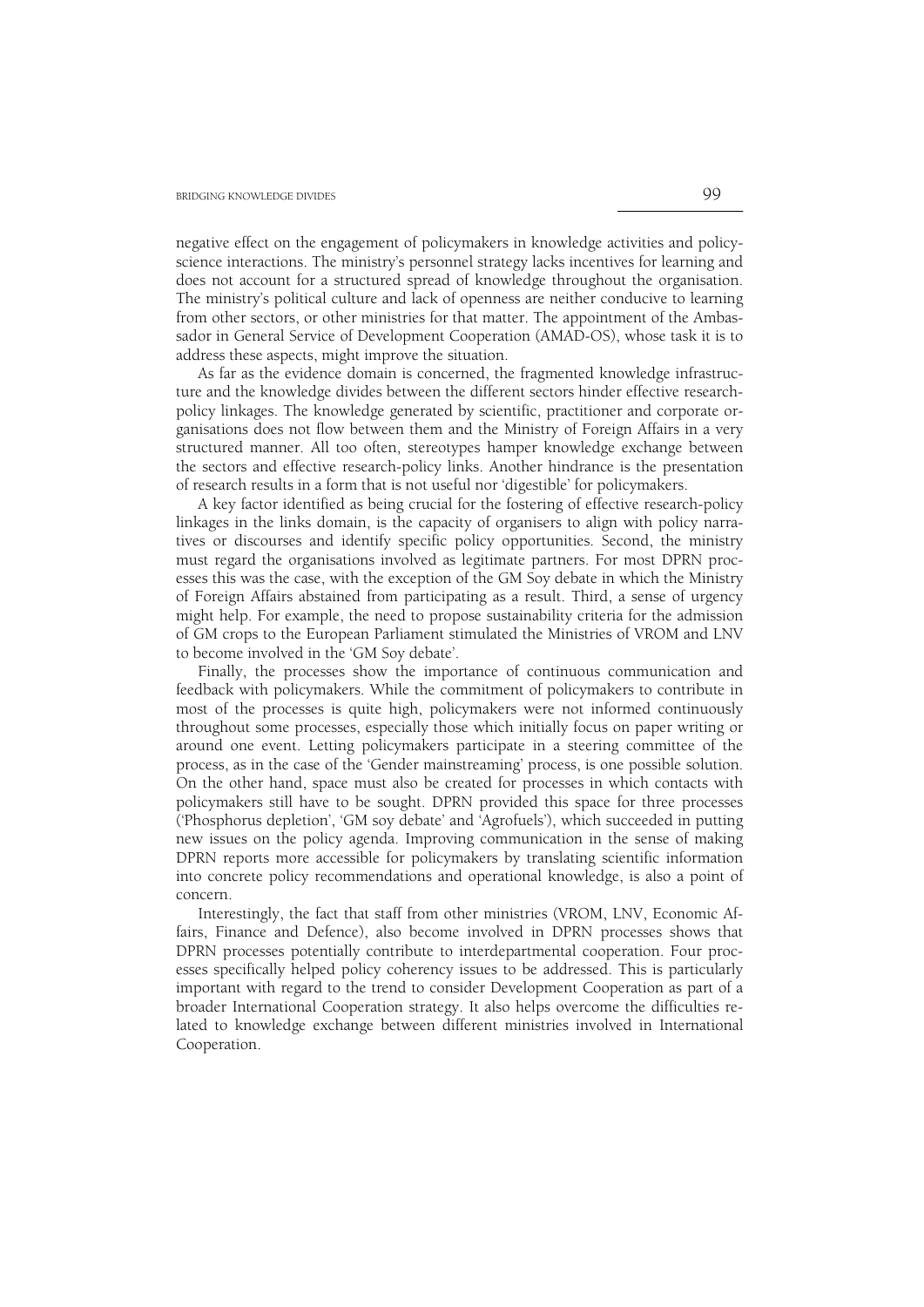At least 1,300 participants were involved in DPRN processes between January 2008 and August 2010. Although practitioners and researchers are still the main target groups, considerable progress has been made as regards increasing the involvement of the policy and business sectors. Policymakers are involved in all DPRN processes and they generally collaborate quite well. Once successful in raising the interest of its target groups, the DPRN processes often act as a catalyst by enhancing the organisation of parallel and follow-up activities. When this is translated to the CEL framework, DPRN can be seen to be increasing the importance of the links domain and bringing the political context and evidence domains closer together.

# **References**

- Aangeenbrug, M. (2008), Leve de nieuwsgierigheid. Kennismanagement loopt stroef. In: *Vice Versa,*  42 (6): 12-19. Online at:
	- http://www.viceversavakblad.nl/index.php?section=ViceVersa-Thema&articleId=15261.
- Adviesraad voor het Wetenschaps- en Technologiebeleid (AWT) (2005), *Knowledge for policy. Policy for knowledge.* AWT Advise No. 63. The Hague: AWT. Online at:
	- http://www.awt.nl/uploads/files/Vertalingen//a63uk.pdf.
- Algemene Rekenkamer (2009), *Rapport bij het jaarverslag 2008 Ministerie van Buitenlandse Zaken (V).* The Hague: SDU. Online at:

http://www.rekenkamer.nl/dsresource?objectid=83163&type=org.

- Anderson, J.M. (1975), *Public policy-making*. New York: Praeger.
- Beurden, J. van (2006), Naar nieuwe kennis en onderzoeksstrategieën. Slaat de slinger door naar de andere kant? In: *Vice Versa* 40 (1): 38-39. http://www.oneworld.nl/uploaded\_files/VV-1- 2006.pdf.
- Bieckmann, F. (2009), DGIS zet de luiken open. In: *Vice Versa*, 43 (4): 24-27.
- Brown, C. (2007), Collective decision-making bridging public health, sustainability governance, and environmental management. In: C. Soskolne (ed.), *Sustaining life on earth. Environmental and human health through global governance.* Lanham, MD: Lexington Books.
- CERES (2007), *The CERES (and EADI) system of valuation of research output.* Utrecht: CERES. Online at: http://ceres.fss.uu.nl/documenten/Research%20Valuation%20febr%202007.pdf.
- Context International Cooperation (Context IC) (2007), *Development Policy Review Network Mid-term evaluation.* Utrecht: Context IC. Online at: http://www.search4dev.nl/nl/record/299082.
- Court, J., Hovland, I. and Young, J. (2005), *Bridging research and policy in development. Evidence and the change process*. Rubgy, Warwickshire: ITDG Publishing.
- Crewe, E. and Young, J. (2002), *Bridging research and policy. Context, evidence and links.* ODI Working Paper No. 173. London: ODI. http://www.odi.org.uk/resources/download/151.pdf.
- Dietz, A.J. (2006), Commentaar bij de onderzoeksnota van DGIS en bij de IS Academie initiatieven. January, 25. Online at:

 http://www.dprn.nl/drupal/sites/dprn.nl/files/file/general/Commentaar%20onderzoeksnota%20e n%20IS-academie%20Ton%20Dietz.pdf.

- Dietz, A.J. (2003), *Challenging Dutch aid. From practise to policy.* Workshop presentation for the conference at the Institute of Social Studies, The Hague, December 15. Online at: http://home.medewerker.uva.nl/a.j.dietz/bestanden/CHALLENGING%20DUTCH%20AID%2020
- 03%20iss%20lecture.pdf.
- DGIS (2005), *Onderzoek in ontwikkeling.* The Hague: Ministry of Foreign Affairs.
- DGIS (1992), *Onderzoek en ontwikkeling.* The Hague: Ministry of Foreign Affairs.
- DGIS/DCO (2007), Policy response to the IOB evaluation of research policy 1992-2005, sent to the House of Representatives of the States General, May 2007. Online at:
- http://www.nuffic.nl/home/docs/events/kotm/iob-response.pdf. DPRN (2010), *DPRN Phase II. Progress report 2009.* Online at:
- http://www.dprn.nl/general/progressreport2009.pdf.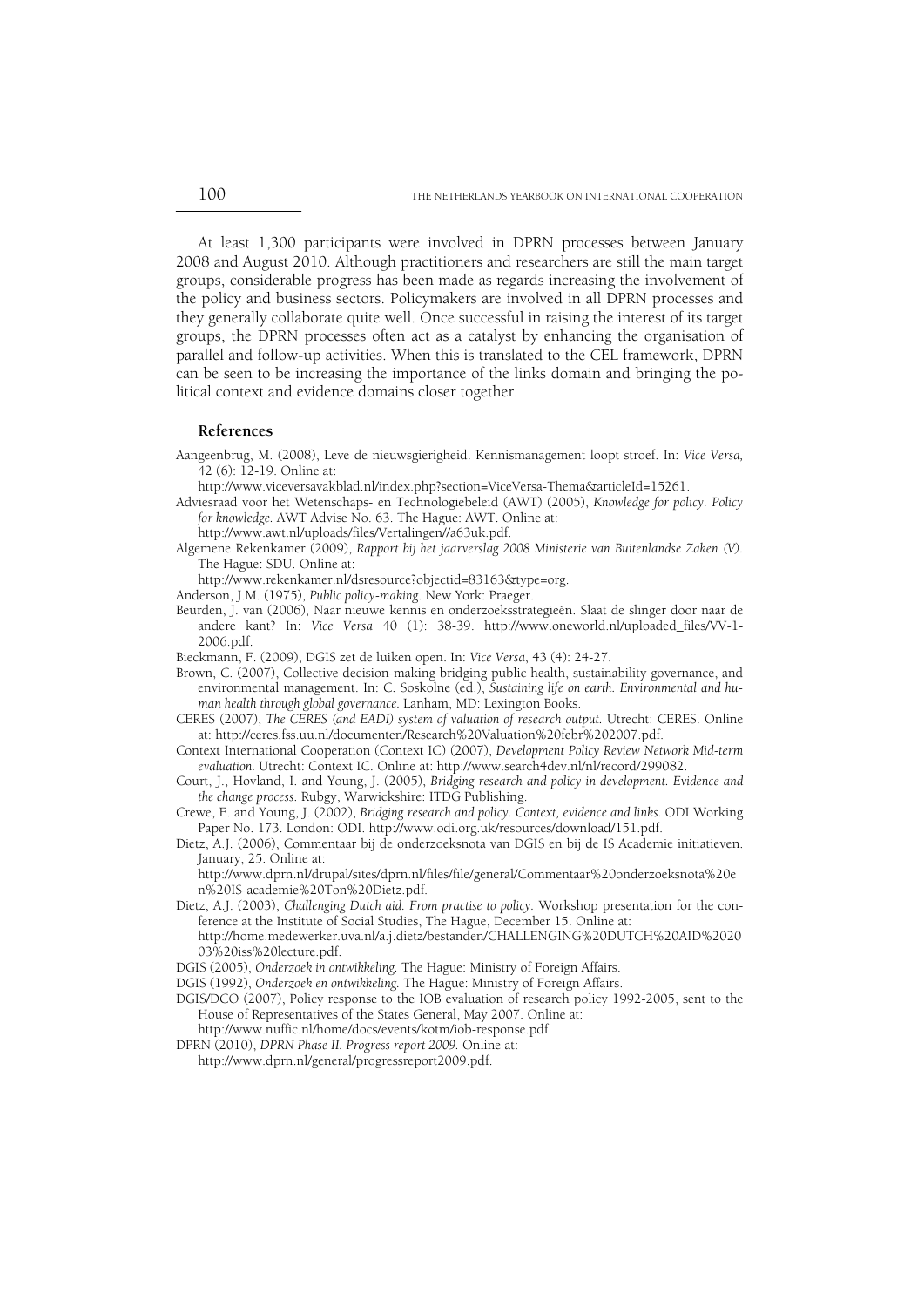DPRN (2008), *Phase I. End report 2004-2007.* Utrecht/Amsterdam: DPRN. Online at: http://www.search4dev.nl/nl/record/299085.

- DPRN (2007), *DPRN Phase II. Strategic Plan 2008-2010.* Utrecht/Amsterdam: DPRN. Online at: http://www.search4dev.nl/nl/record/299081.
- Greijn, H. (2010), *Development Policy Review Network external review. Final report 1 May 2010.* Maastricht: Learning for Development. Online at:

http://www.dprn.nl/general/externalreview2010.pdf.

- Heres, M. (2007), Aid is a knowledge industry. NGOs: learning from experience? In: *The Broker*, 1 (5): 11-14. Online at: http://www.search4dev.nl/document/137934.
- Heres, M. and Bieckmann, F. (2007), Oiling the wheels of change. Knowledge policy at Foreign Affairs. In: *The Broker*, 1 (3): 4-5. Online at: http://www.search4dev.nl/nl/record/308330.
- Hovland, I. (2003), *Knowledge management and organisational learning. An international development perspective. An Annotated Bibliography.* London: ODI. Online at:
	- http://www.odi.org.uk/resources/download/143.pdf.
- IOB (2007), *Evaluatie van de vernieuwing van het Nederlandse onderzoeksbeleid 1992-2005. Ervaringen in zes landen: Bolivia, Ghana, Mali, Tanzania, Vietnam en Zuid-Afrika.* IOB Evaluation Report Series No. 304. The Hague: Ministry of Foreign Affairs. Online at:

 http://www.minbuza.nl/dsresource?objectid=buzabeheer:37075andtype=org. (English summary: http://www.minbuza.nl/dsresource?objectid=buzabeheer:43581andtype=pdf).

- Jones, H. (2009), *Policy-making as discourse. A review of recent knowledge-to-policy literature.* ODI-IKM Working Paper No. 5. Bonn: European Association of Development Research and Training Institutes (EADI). Online at: http://wiki.ikmemergent.net/files/090911-ikm-working-paper-5-policymaking-as-discourse.pdf.
- Jones, N, Datta, A. and Jones, H. (2009), *Knowledge, policy and power. Six dimensions of the knowledge– development policy interface.* London: ODI. Online at:
	- http://www.odi.org.uk/resources/download/3790.pdf.

Kingdon, J.W. (1984), *Agendas, alternatives, and public policies.* New York: Harpers Collins.

Koenders, B. (2008), *Knowledge, growth and distribution. Strengthening the capacity of innovation systems.* Closing speech by Minister for Development Cooperation Bert Koenders at the 'Knowledge on the Move' conference, Institute of Social Studies, The Hague, 28 February. Online at:

 http://www.nwo.nl/files.nsf/pages/NWOA\_7E5DX8/\$file/Speech\_Koenders\_knowledge\_on\_the\_ move.pdf.

- Koopman, R. (2007), *Kennis beter benut! Kennismanagement bij de Directie Milieu en Water.* Master's thesis Business Administration, Twente Universiteit*.*
- Online at: http://essay.utwente.nl/57907/1/scriptie\_Koopman.pdf.
- Lock, J., Ham, J. van, Schulpen, S. and others (2008), *Internationale samenwerking in verandering. Syntheserapport van de dialoog 2008 'Ontwikkeling is verandering'.*

 Online at: http://www.ontwikkelingisverandering.nl/uploaded\_files/Syntheserapport\_dialoog\_ Ontwikkeling\_is\_Verandering.pdf.

- Molenaar, H. (2009), Knowledge on the move. The Dutch debate on research for development. In: Hoebink, P. (ed.), *The Netherlands yearbook on international cooperation 2008.* Assen: Van Gorcum.
- Pant, L.P. (2009), *Learning networks for bridging knowledge divides in international development.* IKM Working Paper No. 4. Bonn: European Association of Development Research and Training Institutes (EADI). Online at: http://wiki.ikmemergent.net/files/090817-ikm-working-paper-4 learning-networks-for-bridging-knowledge-divides.pdf.
- PARTOS (2008), Reactie op de beleidsnotitie particuliere veld. 1 December. Online at: http://www.partos.nl/uploaded\_files/20081201\_-\_Partos\_Brief\_aan\_Koenders.pdf.
- Perkins, J. and Court, E. (2005), *Networks and policy processes in international development. A literature review.* ODI Working Paper No. 252. London: ODI. Online at:

 http://www.odi.org.uk/resources/odi-publications/working-papers/252-networks-policyprocesses-literature-review.pdf.

Ramalingam, B. (2005), *Implementing knowledge strategies. Lessons from international development agencies.* ODI Working Paper No. 244. London: ODI. Online at: http://www.odi.org.uk/resources/download/141.pdf.